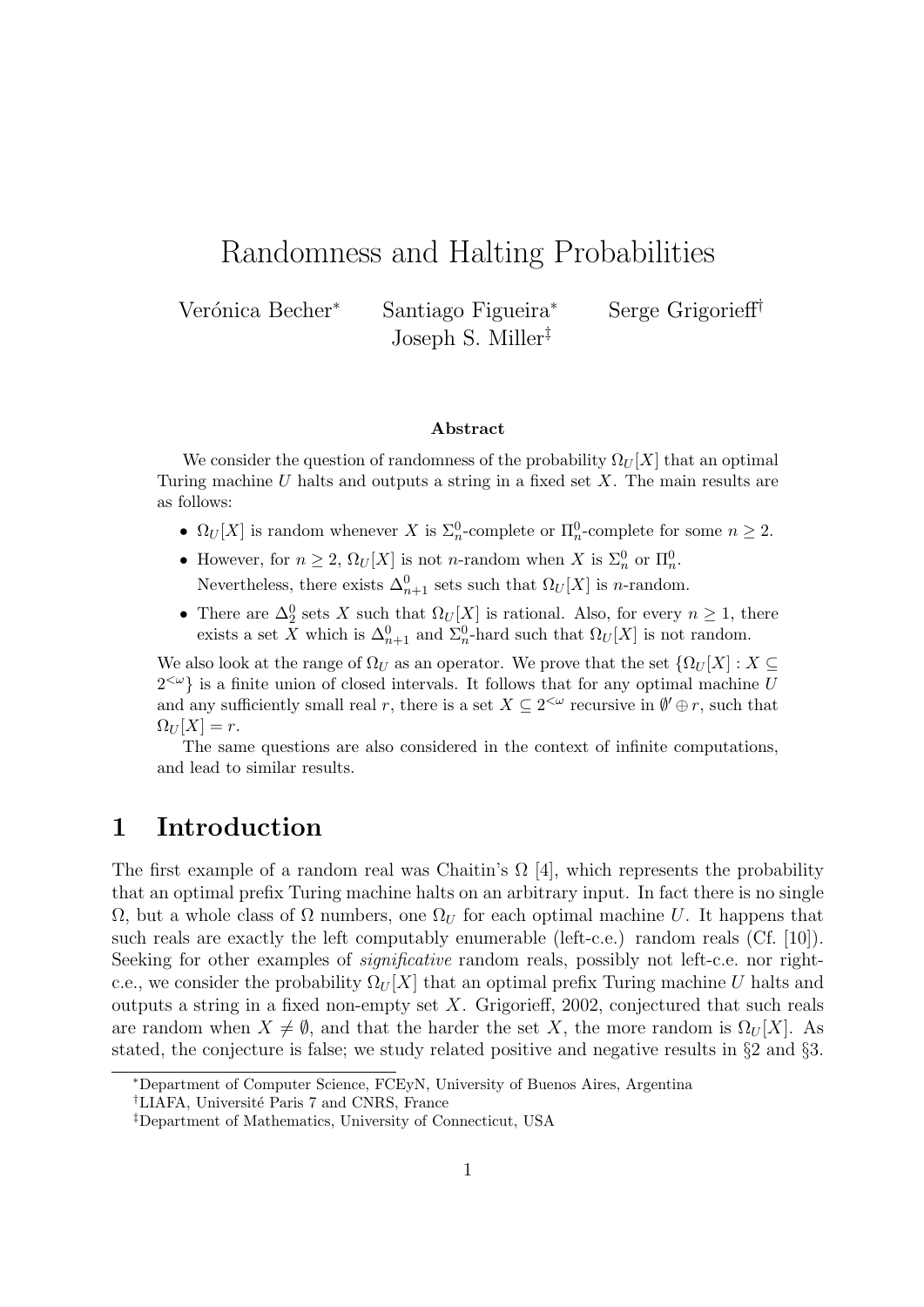In §4 and §5 we consider the following question related to the converse of the Conjecture: given a real  $r \in [0,1]$ , is there some optimal machine U and a set  $X \subseteq 2^{\lt \omega}$  such that  $r = \Omega_U[X]$ ? And if so, what are such pairs  $(U, X)$ ?

Theorem 4.2 proves that for any optimal machine U, the range  $\{\Omega_U[X]: X \subseteq 2^{\lt \omega}\}\$ is a finite union of closed intervals. It also proves that for any sufficiently small real  $r$ , there is a set  $X \subseteq 2^{<\omega}$  recursive in  $\emptyset' \oplus r$ , such that  $\Omega_U[X] = r$ . In particular, this result asserts that for any optimal machine U there are  $\Delta_2^0$  sets X such that  $\Omega_U[X]$  is a rational number, which implies  $\Omega_U[X]$  is computable and hence not random.

Theorem 5.1 shows that for any given c.e. random real  $r$ , and for any given recursively enumerable set X, there is an optimal machine U such that  $r = \Omega_U[X]$ .

§6 is devoted to the notion of optimal machine and introduces some particularizations relevant to positive instances of the conjecture.

Finally in §7 we study the version of Conjecture 1.2 for infinite computations on monotone machines, a landscape where more positive instances have been obtained.

### 1.1 Notations

We denote by  $2^{&\omega}$  the set of all finite words on the alphabet  $\{0,1\}$  and by  $2^{\leq n}$  the set of all words up to size n. The empty word is denoted by  $\lambda$  and the length of a word  $\sigma$  by  $|\sigma|$ . We denote by  $\#X$  the number of elements of the finite set X.  $P(X)$  denotes the power set of X and  $P_{\leq \omega}(X)$  is the set of all finite subsets of X. We use  $\mu(\mathcal{X})$  to denote the Lebesgue measure of a subset X of the Cantor space  $2^{\omega}$  of all infinite binary words of length  $\omega$ .

As usual, we commit to prefix Turing machines, which are exactly the partial recursive functions with prefix-free domain. We assume Martin-Löf's definition of randomness (or its equivalent counterpart in terms of program-size complexity). For  $n > 1$ , *n*-randomness is randomness relative to oracle  $\emptyset^{(n-1)}$ . 1-randomness will be denoted *randomness*.

If M is a prefix Turing machine, we define  $K_M(x)$  as the length of the shortest description of x using machine M, i.e.  $K_M(x) = \min\{|p| : M(p) = x\}$  in case  $x \in \text{range}(M)$  and  $K_M(x) = +\infty$  in case  $x \notin \text{range}(M)$ .

### 1.2 A conjecture on randomness

**Definition 1.1.** Let  $U: 2^{<\omega} \to 2^{<\omega}$  denote any prefix Turing machine. For  $X \subseteq 2^{<\omega}$ , let  $U^{-1}(X) = \{p \in 2^{<\omega}: U(p) \in X\}$  and define

$$
\Omega_U[X] = \sum_{p \in U^{-1}(X)} 2^{-|p|} = \mu(U^{-1}(X)2^{\omega}).
$$

The third author has put forward the following conjecture on randomness, in the spirit of Rice's theorem for computability. It involves the notion of optimal prefix Turing machine as defined in the theory of program-size complexity (Cf. Definition 6.1).

**Conjecture 1.2.** For any nonempty  $X \subseteq 2^{\lt \omega}$ , the probability  $\Omega_U[X]$  that an optimal prefix Turing machine  $U$  on an arbitrary input halts and gives an output in  $X$  is random. Moreover, if X is  $\Sigma_n^0$ -hard then this probability is *n*-random.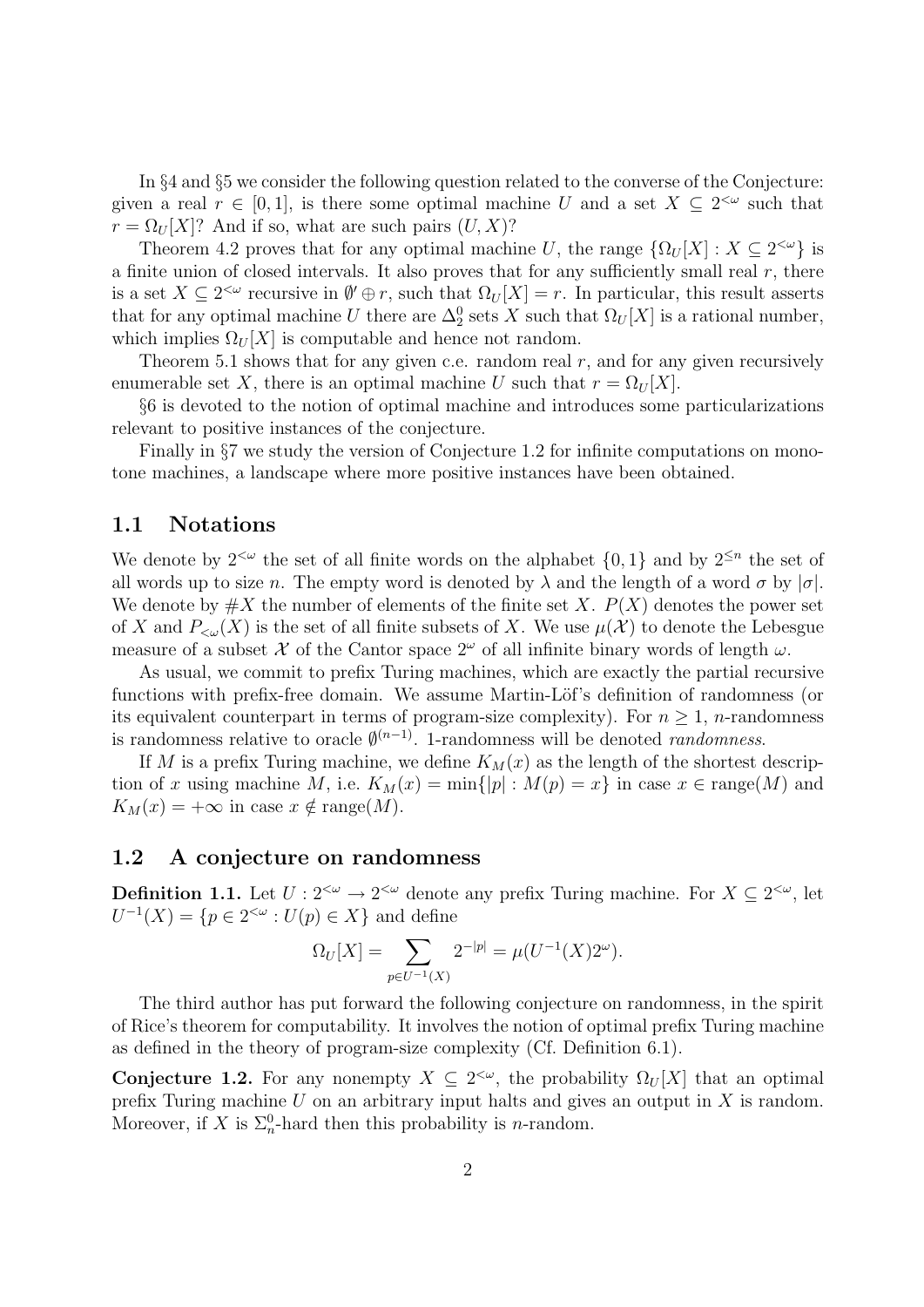It turn out that the conjecture is false as stated. The following two theorems gather known negative and positive results about the conjecture with some of the main results of this paper.

#### Theorem 1.3 (Negative results).

- 1. There are optimal machines U for which
	- i.  $\Omega_U[X]$  is rational (hence not random) for any finite set X.
	- ii.  $\Omega_U[X]$  is not Borel normal (hence not random) for some infinite  $\Pi_1^0$  set X.

Cf. Proposition 2.1 and also [8], Corollary 2.2 and Remark 2.3.

- 2. For any optimal machine U,
	- *i. There is a*  $\Delta_2^0$  *set X such that*  $\Omega_U[X]$  *is rational.* Cf. Theorems 2.7 and 4.2.
	- ii. (There are hard sets not inducing randomness). For any  $A \subseteq \mathbb{N}$ , there is a  $\Delta^{0,A}_2$  $_{2}^{0,A}$  set X which is  $\Sigma_{1}^{0,A}$  $\Omega_1^{0,A}$ -hard and such that  $\Omega_U[X]$  is not normal (hence not random). In particular, if  $n \geq 1$  then there is a  $\Delta_{n+1}^0$  set which is  $\Sigma_n^0$ -hard and such that  $\Omega_U[X]$  is not random. Cf. Theorem 2.8.
- 3. (For  $n \geq 2$ , no  $\Sigma_n^0$  set gives n-randomness). For any optimal machine U and any  $A \subseteq \mathbb{N}$  such that  $\emptyset' \leq_T A$ , if X is  $\Sigma_1^{0,A}$  or  $\Pi_1^{0,A}$  $_{1}^{0,A}$  then  $\Omega_U[X]$  is not random in A. In particular, if  $n \geq 2$  and X is  $\Sigma_n^0$  or  $\Pi_n^0$  then  $\Omega_U[X]$  is not n-random. Cf. Theorem 2.9.

Nevertheless, the conjecture holds under some particular or some stronger hypotheses. The first result supporting the conjecture is Chaitin's [4] random real  $\Omega$ , and corresponds to the case  $\Omega_U[X]$  where  $X = 2^{<\omega}$ , and U is any optimal prefix machine.

#### Theorem 1.4 (Positive results).

- 1. Let U be any optimal machine. If  $X \subseteq 2^{<\omega}$  is infinite and  $\Sigma_1^0$  then  $\Omega_U[X]$  is random. Cf.  $[5]^{1}$ .
- 2. If U is optimal by adjunction (see Def. 6.1) and X is finite not empty then  $\Omega_U[X]$  is random. Cf. [2].
- 3. Let U be any optimal machine. If  $A \subseteq \mathbb{N}$  is such that  $\emptyset' \leq_T A$  and X is  $\Sigma_1^{0,A}$  $_{1}^{0,A}$  complete or  $\Pi_1^{0,\bar{A}}$ <sup>0,A</sup>-complete then  $\Omega_U[X]$  is random. In particular, if  $n \geq 2$  and X is  $\Sigma_n^0$ -complete or  $\Pi_n^0$ -complete then  $\Omega_U[X]$  is random. Cf. Theorem 3.2.
- 4. Let U be any optimal machine. If  $A \subseteq \mathbb{N}$  is such that  $\emptyset' \leq_T A$  then there is a  $\Delta_2^{0,A}$ Let  $\bigcirc$  be any optimal machine. If  $A \subseteq \mathbb{N}$  is such that  $\emptyset \leq T$  A then there is a  $\Delta_2$ <br>set X such that  $\Omega_U[X]$  is random in A. In particular, if  $n \geq 1$  then there is a  $\Delta_{n+1}^0$ set X such that  $\Omega_U[X]$  is n-random. Cf. Corollary 4.4.

<sup>&</sup>lt;sup>1</sup>Stated without proof in [5], last assertion of Note p. 141.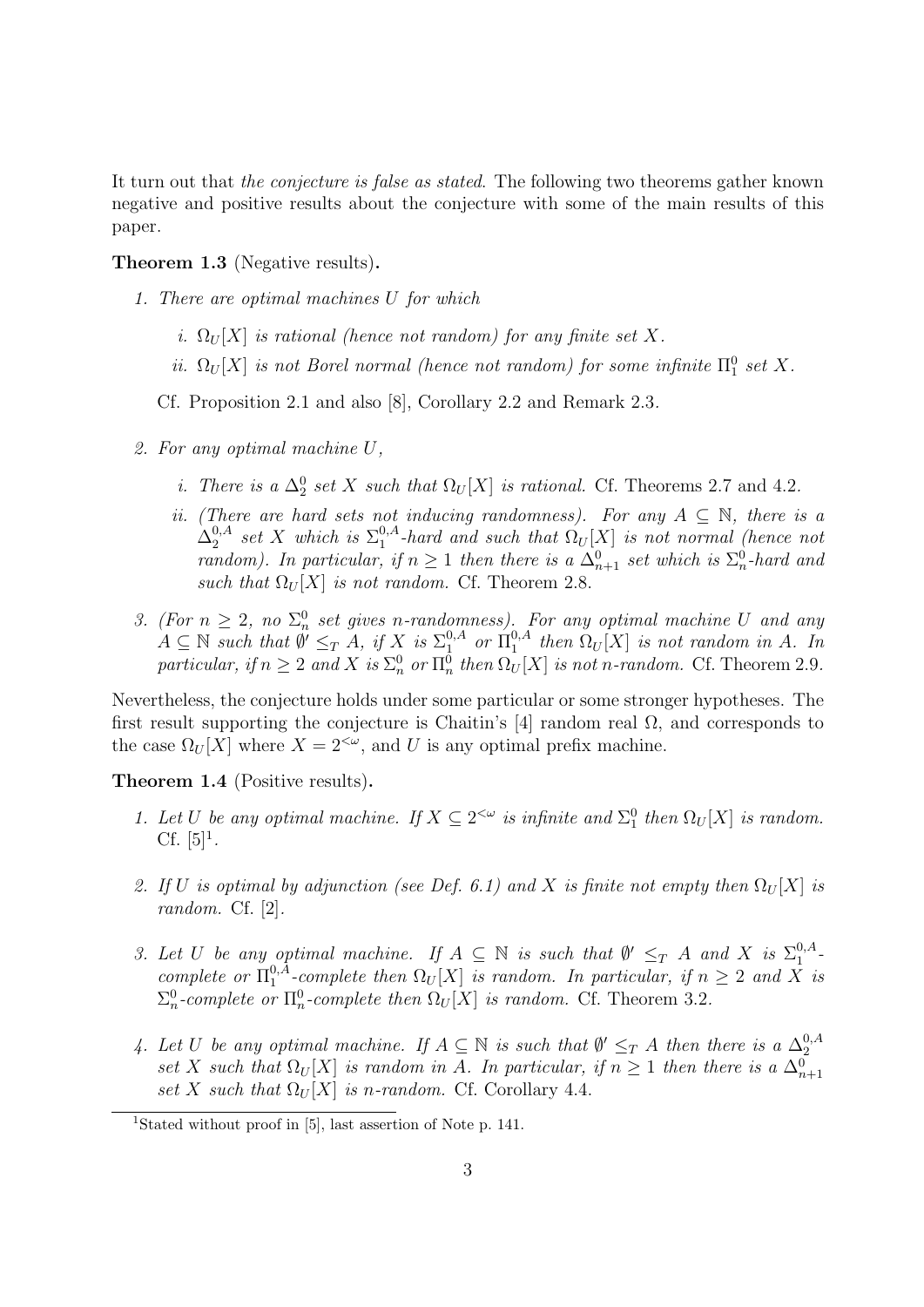#### 1.3 Open questions

Is  $\Omega_U[X]$  random when X is co-r.e.? This rather simple question remained unsolved. We know that the answer is no for finite sets, but we might analyze what happens when  $X$  is infinite. In [8, Theorem 5] there is a partial negative answer to this question when we can fix an optimal machine. We do not know what happens when  $U$  is given (for example, for optimal by adjunction machines). Is there always an infinite co-r.e. set X for which  $\Omega_U[X]$ is not random, regardless the underlying  $U$ ?

Is it true that for  $n \geq 2$ , if X is  $\Sigma_n^0$ -complete then  $\Omega_U[X]$  is m-random, for some  $m \in \{2, \ldots, n-1\}$ ? Putting together Part 3 of Theorems 1.3 and 1.4 we just know that for any  $n \geq 2$ , if X is  $\Sigma_n^0$ -complete then  $\Omega_U[X]$  is random but not *n*-random. This leaves open the possibility that there is a shift in the second part of Conjecture 1.2.

### 2 Negative results about the Conjecture

### 2.1 Failure for finite sets with particular optimal machines

**Proposition 2.1.** Every prefix Turing machine  $M$  has a restriction  $M'$  to some recursively enumerable set such that  $K_M = K_{M'}$  (hence M' is optimal whenever M is) and  $\Omega_{M'}[X]$  is rational (hence not random), for every finite set  $X \subseteq 2^{<\omega}$ .

**Proof.** Let  $(p_i, y_i)_{i \in \mathbb{N}}$  be a recursive enumeration of the graph of M. Define a total recursive function  $f : \mathbb{N} \to \mathbb{N}$  such that  $f(i)$  is the smallest  $j \leq i$  satisfying

$$
y_j = y_i
$$
,  $|p_j| = \min\{|p_k| : k \le i, y_k = y_i\}.$ 

Let M' be the prefix machine with graph  $\{(p_{f(i)}, y_{f(i)}): i \in \mathbb{N}\}\)$ . Clearly, M' is a restriction of M to some recursively enumerable set. Also, for every  $x \in 2^{\leq \omega}$ , if j is least such that  $x = y_j$  and  $|p_j| = K_M(x)$  then  $f(i) = j$  for all  $i \ge j$  such that  $y_i = x$ . Therefore,  $M'^{-1}(\lbrace x \rbrace)$ is finite, hence  $\Omega_{M'}[\{x\}] = \sum_{q \in M'^{-1}(x)} 2^{-|q|}$  is a finite sum of rational numbers, hence is rational. The same is true for finite sets  $X \subseteq 2^{<\omega}$ .  $\Box$ 

Applying the above Proposition to an optimal machine  $U$ , we get the following straightforward corollary, first obtained in [8] with a different proof.

**Corollary 2.2.** There is an optimal Turing machine U such that for every finite set  $X \subseteq$  $2^{<\omega}$  the real  $\Omega_U[X]$  is rational, hence not random.

**Remark 2.3.** Using Proposition 2.1 it is easy to construct an infinite  $\Pi_1^0$  set X such that  $\Omega_U[X]$  is not normal, hence not random. In fact, in [8] it was proven that there is an infinite  $\Pi_1^0$  set X such that  $\Omega_U[X]$  is neither c.e. nor random.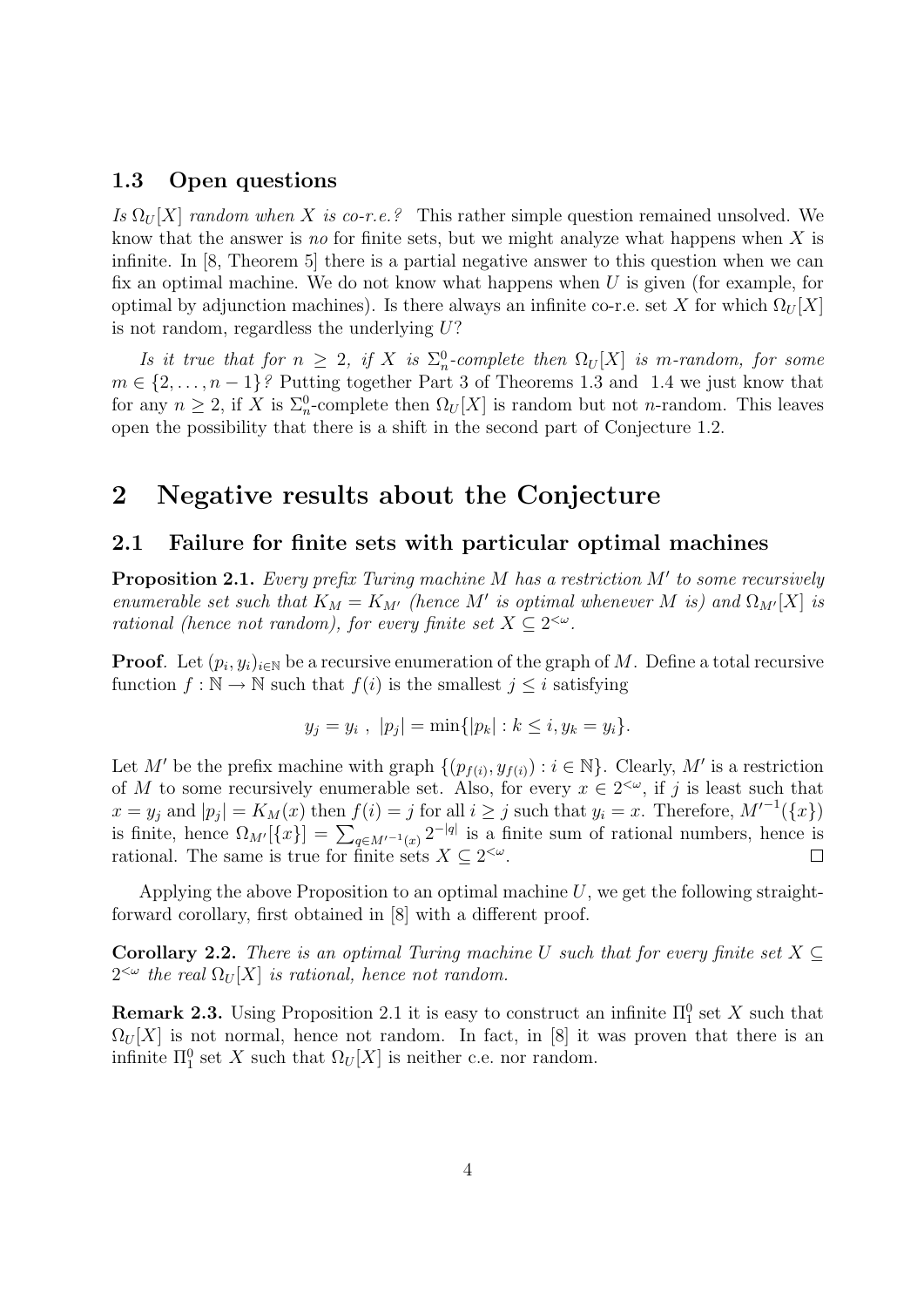# 2.2 Failure for  $\Delta^0_2$  sets with all optimal machines

We recall some results of [4] which will be used in the proofs.

Lemma 2.4. Let U be optimal.

- 1. Coding Theorem:  $\exists c_1 \; \forall \sigma \; 2^{-K_U(\sigma)} \leq \Omega_U[\{\sigma\}] \leq 2^{-K_U(\sigma)+c_1}$
- 2. Maximal complexity of finite strings:

$$
\exists c_2 \,\forall \sigma \, K_U(\sigma) < |\sigma| + K_U(|\sigma|) + c_2;
$$
\n
$$
\exists c_3 \# \{\sigma \in 2^m : K_U(\sigma) < m + K_U(m) - k\} \le 2^{m-k+c_3}.
$$

The next lemma can be found in unpublished work of Solovay [12, IV-20]. We include the proof because Solovay's notes are not universally available.

**Lemma 2.5.** If U is optimal then  $\exists c_4 \forall n \exists m \leq n \ (n \leq m + K_U(m) \leq n + c_4)$ .

**Proof.** Choose  $c_4 \in \mathbb{N}$  such that  $c_4 > K_U(0)$  and  $K_U(m+1) \leq K_U(m) + c_4 - 1$ , for all  $m \in \mathbb{N}$ . Given  $n \in \mathbb{N}$ , let  $m \in \mathbb{N}$  be the least number satisfying  $n \leq m + K_U(m)$ , which clearly holds for some  $m \leq n$ . We claim that  $m + K_U(m) < n + c_4$ . This holds because  $0 + K_U(0) < c_4 \le n + c_4$  and, since  $m - 1 + K_U(m - 1) < n$ , then  $m + K_U(m) \le$  $m-1+K_U(m-1)+c_4 < n+c_4.$  $\Box$ 

Putting these two lemmas together, we get the following result.

**Lemma 2.6.** If U is optimal then  $\exists d \forall n \exists \sigma (2^{-n-d} \leq \Omega_U[\{\sigma\}] \leq 2^{-n+d})$ . In fact, for some constant d' there are at least  $2^n/(d^n)^2$  strings  $\sigma \in 2^{<\omega}$  satisfying the inequalities.

**Proof.** Let  $c_1, c_2, c_3, c_4$  be constants as in Lemma 2.4 and Lemma 2.5. Then  $\#\{\sigma \in 2^m :$  $K_U(\sigma) < m + K_U(m) - (c_3 + 1) \le 2^{m-1}$ , for all  $m \in \mathbb{N}$ . For  $n + c_3 + 1$ , there is an  $m \leq n + c_3 + 1$  such that  $n + c_3 + 1 \leq m + K_U(m) \leq n + c_3 + 1 + c_4$ . In particular, all strings  $\sigma \in 2^m$  satisfy  $K_U(\sigma) \leq m + K_U(m) + c_2 \leq n + c_2 + c_3 + c_4 + 1$ .

Now, there are at least  $2^{m-1}$  strings  $\sigma \in 2^m$  such that  $K_U(\sigma) \geq m + K_U(m) - (c_3 + 1)$ hence such that  $K_U(\sigma) \geq n + c_3 + 1 - (c_3 + 1) = n$ . For such strings, we then have  $n \leq K_U(\sigma) \leq n + c_2 + c_3 + c_4 + 1$ . Therefore, for  $d = \max(c_1, c_2 + c_3 + c_4 + 1)$ , there are at least  $2^{m-1}$  strings  $\sigma$  such that  $2^{-n-d} \leq \Omega_U[\{\sigma\}] \leq 2^{-n+d}$ . Finally, note that

$$
m - 1 \ge n + c_3 - K_U(m) \ge n - 2\log(m) - O(1).
$$

Therefore, at least  $\mathcal{O}(1)2^n/n^2$  strings  $\sigma \in 2^{<\omega}$  satisfy  $2^{-n-d} \leq \Omega_U[\{\sigma\}] \leq 2^{-n+d}$ .  $\Box$ 

With this lemma we can prove that Conjecture 1.2 fails for  $\Delta_2^0$  sets.

**Theorem 2.7.** For every optimal U there is a  $\Delta_2^0$  set  $X \subseteq 2^{\lt \omega}$  such that  $\Omega_U[X]$  is not random.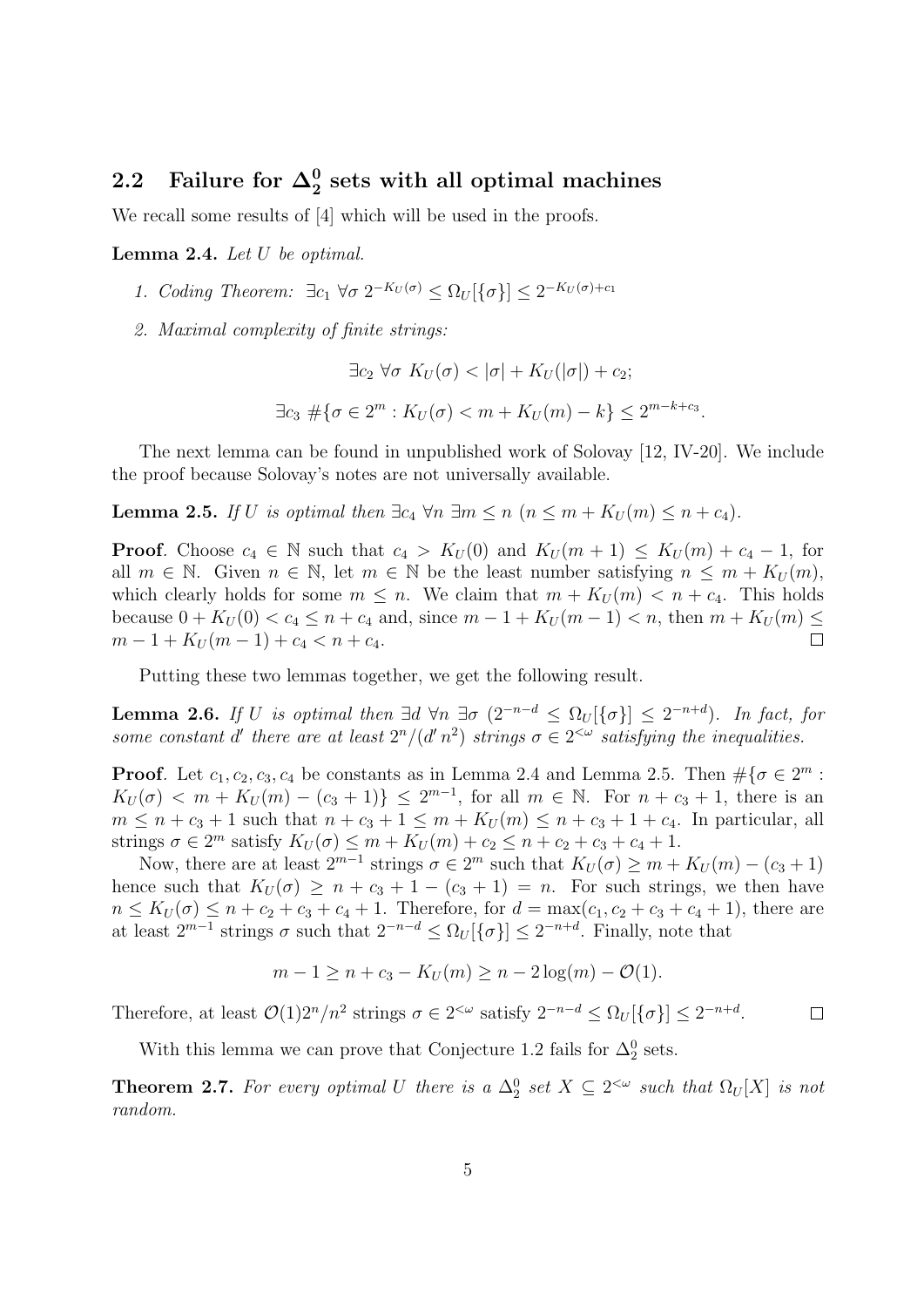**Proof.** Let  $d, d' \in \mathbb{N}$  be the constants from Lemma 2.6 and let k be such that  $i < 2^i/(d' i^2)$ for  $i \geq k$ . Letting  $c = k + d$ , Lemma 2.6 insures the existence of a sequence  $(\sigma_i)_{i \in \mathbb{N}}$  of distinct strings such that  $2^{-i-c-1} < \Omega_U[\{\sigma_i\}] \leq 2^{-i+c}$ , for all  $i \in \mathbb{N}$ . Note that  $\emptyset'$  can compute such a sequence (and even compute the set of strings in the sequence). Indeed, denoting by  $U_s$  the computable approximation of U obtained with s computation steps,  $\Omega_{U_s}[\{\tau\}] = \sum_{U_s(p)=\tau} 2^{-|p|}$  is nondecreasing in s and tends to  $\Omega_U[\{\tau\}]$  when  $s \to \infty$ . Thus, for any rational r,  $\Omega_U[\{\tau\}] > r$  iff  $\exists s \Omega_{U_s}[\{\tau\}] > r$ . Hence it is decidable in  $\emptyset'$  whether  $\Omega_U[\{\tau\}] > r$  or not.

We build a  $\Delta_2^0$  set X in stages  $\{X_s\}_{s\in\mathbb{N}}$ . At stage  $s+1$  we decide whether or not  $\sigma_s$  is in X in order to insure that the block of bits of  $\Omega_U[X]$  from  $s - c$  to  $s + c + 1$  is not all zeros.

*Stage* 0. Let  $X_0 = \emptyset$ .

Stage s+1. If  $s < c$  then  $X_{s+1} = X_s$ . Else, using  $\emptyset'$ , decide if the  $2c+2$  bits of  $\Omega_U[X_s]$  from s – c to s + c + 1 are all zero. If these bits are all zero, let  $X_{s+1} = X_s \cup \{\sigma_s\}$ . Otherwise, let  $X_{s+1} = X_s$ . Consider the first case. Because  $\Omega_U[\{\sigma_s\}] > 2^{-s-c-1}$  there exists  $j \leq s+c+1$ such that the j-th bit of  $\Omega_U[\{\sigma_s\}]$  is 1. On the other hand, because  $\Omega_U[\{\sigma_s\}] \leq 2^{-s+c}$ , we have  $\Omega_U[\{\sigma_s\}]$  |  $s - c - 1 = 0^{s-c-1}$ . Then there is  $s - c \leq j \leq s + c + 1$  such that the j-th bit of  $\Omega_U[\{\sigma_s\}]$  is 1. Notice that if bit  $s-c$  is 1 then all the bits of positions greater than s – c are 0. Hence,  $\Omega_U[X_{s+1}] \restriction s-c-1 = \Omega_U[X_s] \restriction s-c-1$ . Therefore, the work of earlier stages has been preserved and also  $\Omega_U[X_{s+1}]$  is not all zeros on the block of bits from  $s - c$  to  $s + c + 1$ .

It follows inductively that, for every  $s > c$ , the block of bits of  $\Omega_U[X]$  from  $s - c$  to  $s + c + 1$  is not all zeros. Therefore,  $\Omega_U[X]$  is not normal and hence not random.

Notice that if  $\Omega_U[X_s]$  is a dyadic rational, then the construction can get hung up at stage s. However, in this case  $\Omega_U[X_s]$  is not random for the finite set  $X_s$ , so the theorem holds. Notice also that this construction works independently of the optimal machine chosen.  $\Box$ 

The above result can be improved: Theorem 4.2 (Cf. §4) shows that there are  $\Delta_2^0$  sets X such that  $\Omega_U[X]$  is a rational number. Another improvement shows that hardness is not enough to get randomness.

**Theorem 2.8.** For every optimal U and any  $A \subseteq \mathbb{N}$ , there is a  $\Delta_2^{0,A}$  $_{2}^{0,A}$  set  $X \subseteq 2^{<\omega}$  which is  $\Sigma_1^{0,A}$  $_{1}^{0,A}$ -hard and such that  $\Omega_{U}[X]$  is not random. In particular, if  $n \geq 1$  there is a  $\Delta_{n+1}^{0}$ set  $X \subseteq 2^{<\omega}$  which is  $\Sigma_n^0$ -hard and such that  $\Omega_U[X]$  is not random.

**Proof.** First observe that there is a constant b such that

$$
2^{-b}\Omega_U[\{0\sigma\}] \le \Omega_U[\{\sigma\}] \le 2^b\Omega_U[\{0\sigma\}].
$$

As in the proof of Theorem 2.7, let  $(\sigma_i)_{i\in\mathbb{N}}$  be the sequence of distinct strings such that

$$
2^{-i-c-1} < \Omega_U[\{\sigma_i\}] \le 2^{-i+c}
$$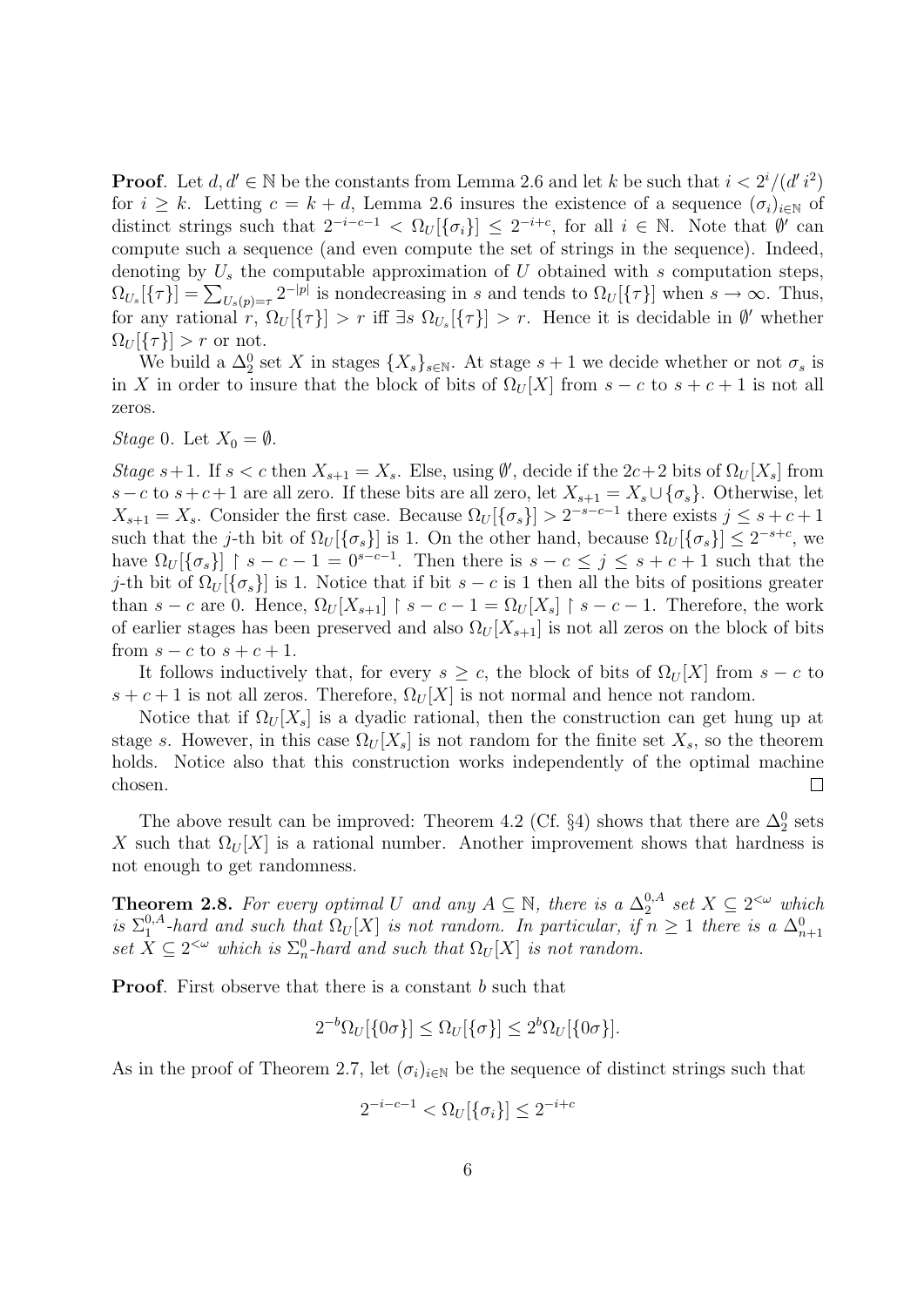for an appropriate constant c and such that all  $\sigma_i$  start with a 0. Let  $Y = \{10^e : e \in A'\}$ be a set which codes A' with all strings starting with 1. So no  $\sigma_i$  belongs to Y.

The construction of  $\widetilde{X}$  is similar to the construction of X in the proof of Theorem 2.7, but now it is relative to A: at stage  $s + 1$  we may or may not put the string  $\sigma_s$  depending whether the block of bits of  $\Omega_U[Y \cup X_s]$  from  $s - c$  to  $s + c + 1$  are all zeroes. Observe that  $\Omega_U[Y \cup \overline{X}_s]$  is A'-computable because

$$
\Omega_{U}[Y\cup \widetilde{X_s}]=\Omega_{U}[Y]+\Omega_{U}[\widetilde{X_s}]
$$

is a left-c.e. real relative to A. Define  $X = \tilde{X} \cup Y$  and note that by construction  $X \leq_T A'$ and A' many-one reduces to X. Thus, X is  $\Sigma_1^{0,A}$  hard.  $\Box$ 

# 2.3 Failure of *n*-randomness for  $\Sigma^0_n$  and  $\Pi^0_n$  sets

**Theorem 2.9.** Let  $A \subset \mathbb{N}$  be such that  $\emptyset' \leq_T A$  (where  $\leq_T$  is Turing reducibility). If U is any optimal machine and  $X \subseteq 2^{<\omega}$  is  $\Sigma_1^{0,A}$  or  $\Pi_1^{0,A}$  $_{1}^{0,A}$  then  $\Omega_U[X]$  is not random in A. In particular, if  $n \geq 2$  and X is  $\Sigma_n^0$  or  $\Pi_n^0$  then  $\Omega_U[X]$  is not n-random.

**Proof.** The case X is finite is trivial since then  $\Omega_U[X]$  is  $\Delta_2^0$  hence computable in  $\emptyset'$ .

Case X is infinite  $\Sigma_1^{0,A}$ <sup>0,4</sup>. Fix  $m \in \mathbb{N}$ . With oracle  $\emptyset'$ , we can (uniformly in m) find a finite subset  $Z \subset 2^{\lt \omega}$  such that  $\Omega_U[Z] > \Omega_U - 2^{-m-1}$  and compute  $\varepsilon > 0$  such that  $\varepsilon < \min\{\Omega_U[\{z\}] : z \in Z\}.$  Then

$$
\sum_{\sigma:\Omega_U[\{\sigma\}]\leq\varepsilon} \Omega_U[\{\sigma\}] < 2^{-m-1}.\tag{1}
$$

Let  $(x_s)_{s \in \mathbb{N}}$  be an injective A-computable enumeration of X and set  $X_s = \{x_t : t < s\}.$ We build an A-Martin-Löf test  $(T_m)_{m\in\mathbb{N}}$  for  $\Omega_U[X]$ . The idea is to define a  $\Sigma_1^{0,A}$  class  $T_m$  by laying down successive intervals to the right of  $\Omega_U[X_s]$ . Set  $T_m = \bigcup_{s \in \mathbb{N}} I_{m,s}$  where  $I_{m,s} = (\Omega_U[X_s], \Omega_U[X_s] + \delta)$  and  $\delta = 2^{-m-1}/(1+1/\varepsilon)$ . Observe that

$$
\{\sigma\in 2^{<\omega}\colon \Omega_{U}[X_s]<.\sigma<\Omega_{U}[X_s]+\delta\}
$$

is  $\Sigma_1^{0,\emptyset'}$  $\Omega_1^{0,\emptyset'}$  (with index computable from A) because  $\Omega_U[X_s]$  is computable in  $\emptyset'$ . Therefore  $I_{m,s}$ and  $T_m$  are  $\Sigma_1^{0,A}$ . For s big enough,  $\Omega_U[X_s] < \Omega_U[X] < \Omega_U[X_s] + \delta$ , so that  $\Omega_U[X] \in I_{m,s}$ . Thus,  $\Omega_U[X] \in T_m$ .

Since  $\Omega_U[X_{s+1}] = \Omega_U[X_s] + \Omega_U[\{x_s\}],$  we have

$$
\Omega_U[\{x_s\}] \ge \delta \Rightarrow I_{m,s} \text{ and } I_{m,s+1} \text{ are disjoint}
$$

$$
\Rightarrow \mu(\bigcup_{t \le s+1} I_{m,t}) = \mu(\bigcup_{t \le s} I_{m,t}) + \delta.
$$

Now, for all  $s, \mu(\bigcup_{t\leq s+1}I_{m,t}) \leq \mu(\bigcup_{t\leq s}I_{m,t}) + \Omega_U[\{x_s\}]$ . Since  $\varepsilon \geq \delta$ , the above properties yield

$$
\mu(T_m) \leq (\sum_{s:\Omega_U[\{x_s\}]\leq \varepsilon} \Omega_U[\{x_s\}]) + \delta \left( \# \{s : \Omega_U[\{x_s\}] > \varepsilon \} + 1 \right)
$$
  
<  $2^{-m-1} + \delta(1 + 1/\varepsilon) = 2^{-m}.$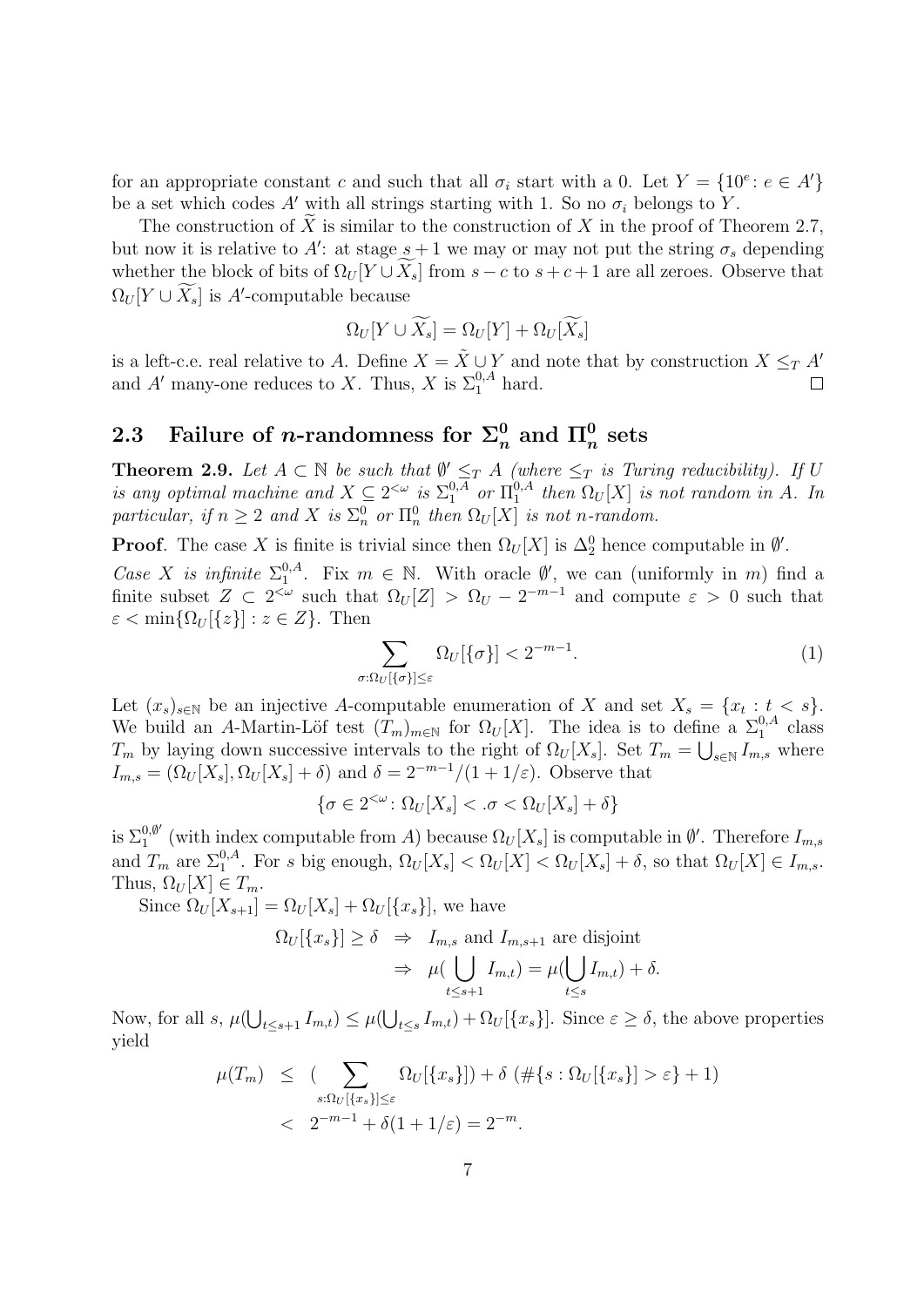(use (1) and the fact that  $\#\{\sigma : \Omega_U[\{\sigma\}] \geq \varepsilon\} \leq \Omega_U/\varepsilon \leq 1/\varepsilon$ ).

Thus, we have constructed an A-Martin-Löf test  $(T_m)_{m\in\mathbb{N}}$  such that  $\Omega_U[X] \in \bigcap_{m\in\mathbb{N}} T_m$ , proving that  $\Omega_U[X]$  is not random in A.

Case X is  $\Pi_1^{0,A}$ <sup>0,4</sup>. Since  $\Omega_U[X] = \Omega_U - \Omega_U[2^{<\omega} \setminus X]$ , use the above case and the fact that  $\Omega_U$  is A-computable.  $\Box$ 

## 3 Positive results about the Conjecture

In this section we give positive instances of Conjecture 1.2; in particular, the random numbers yielded by Theorems 3.2 and 3.3 are not necessarily computably enumerable. The proof method broadens the known proof techniques, which relied on the property that the numbers be computably enumerable in their degree of randomness.

### 3.1 Completeness and computable choice

To prove randomness in Theorems 3.2, 3.3, we use the following technical Lemma 3.1, which insures that some computable reductions associated to complete sets can be used as computable choice functions in a highly noncomputable environment.

**Lemma 3.1.** Let  $A \subset \mathbb{N}$  be such that  $\emptyset' \leq_T A$ . Suppose  $X \subseteq \mathbb{N}$  is  $\Sigma_1^{0,A}$  $_{1}^{\mathrm{o},A}$ -complete and  $\mathcal{R} \subseteq 2^{<\omega} \times P_{<\omega}(\mathbb{N})$  is  $\Sigma_1^{0,A}$  and satisfies

$$
\forall Z \in P_{\leq \omega}(\mathbb{N}) \ \{ \sigma : \mathcal{R}(\sigma, Z) \} \ has \ at \ least \#(Z) + 1 \ elements \tag{2}
$$

(in particular, this is the case if  $\{\sigma : \mathcal{R}(\sigma, Z)\}\$ is infinite for all Z).

Then there exists  $f: 2^{<\omega} \to \mathbb{N}$  injective total computable such that

$$
\forall \sigma \in 2^{<\omega} \; [(\exists Z \subset X \; \mathcal{R}(\sigma, Z)) \;\Rightarrow\; \exists Z \subset X \; (\mathcal{R}(\sigma, Z) \land f(\sigma) \in X \setminus Z)].
$$

Moreover, for such an f one can take some computable reduction of  $\{\sigma : \exists Z \in P_{\leq \omega}(X) \mathcal{R}(\sigma, Z)\}\$ to X.

**Proof.** 1. Let  $W^A \subset \mathbb{N}^2$  be universal for  $\Sigma_1^{0,A}$  subsets of  $\mathbb{N}$ , i.e. W is  $\Sigma_1^{0,A}$  and every  $\Sigma^{0,A}_1$ <sup>0,4</sup> subset of N is a section  $W_e^A = \{n : (e, n) \in W^A\}$  of  $W^A$  for some e. Since X is  $\Sigma_1^{\bar{0},A}$  $_{1}^{\bar{0},A}$ -complete, there exists a total computable injective reduction  $F:\mathbb{N}^{2}\to\mathbb{N}$  of  $W^{A}$  to X, i.e.  $W^A = F^{-1}(X)$ . Then, for every e, the map  $F_e : \mathbb{N} \to \mathbb{N}$  such that  $F_e(n) = F(e, n)$ is a total computable injective reduction of  $W_e^A$  to X.

2. Let  $S = \{ \sigma : \exists Z \in P_{\leq \omega}(X) \; \mathcal{R}(\sigma, Z) \}.$  Clearly, S is  $\Sigma_1^{0, A}$ . Property (2) insures that  $S$  is infinite.

Letting e be some integer (to be fixed by the recursion theorem such that  $W_e^A$  = range( $\theta_e$ ) = S), uniformly in e, we inductively define an injective total A-computable map  $\theta_e : \mathbb{N} \to S$  (to be an enumerations of S).

Since  $F_e$  is computable, its range is computable with oracle  $\emptyset'$ , so that the set  $X \setminus$ range( $F_e$ ) is  $\Sigma_1^{0,A}$ . Fix some A-computable enumeration  $\rho$  of  $\mathcal{R}$ .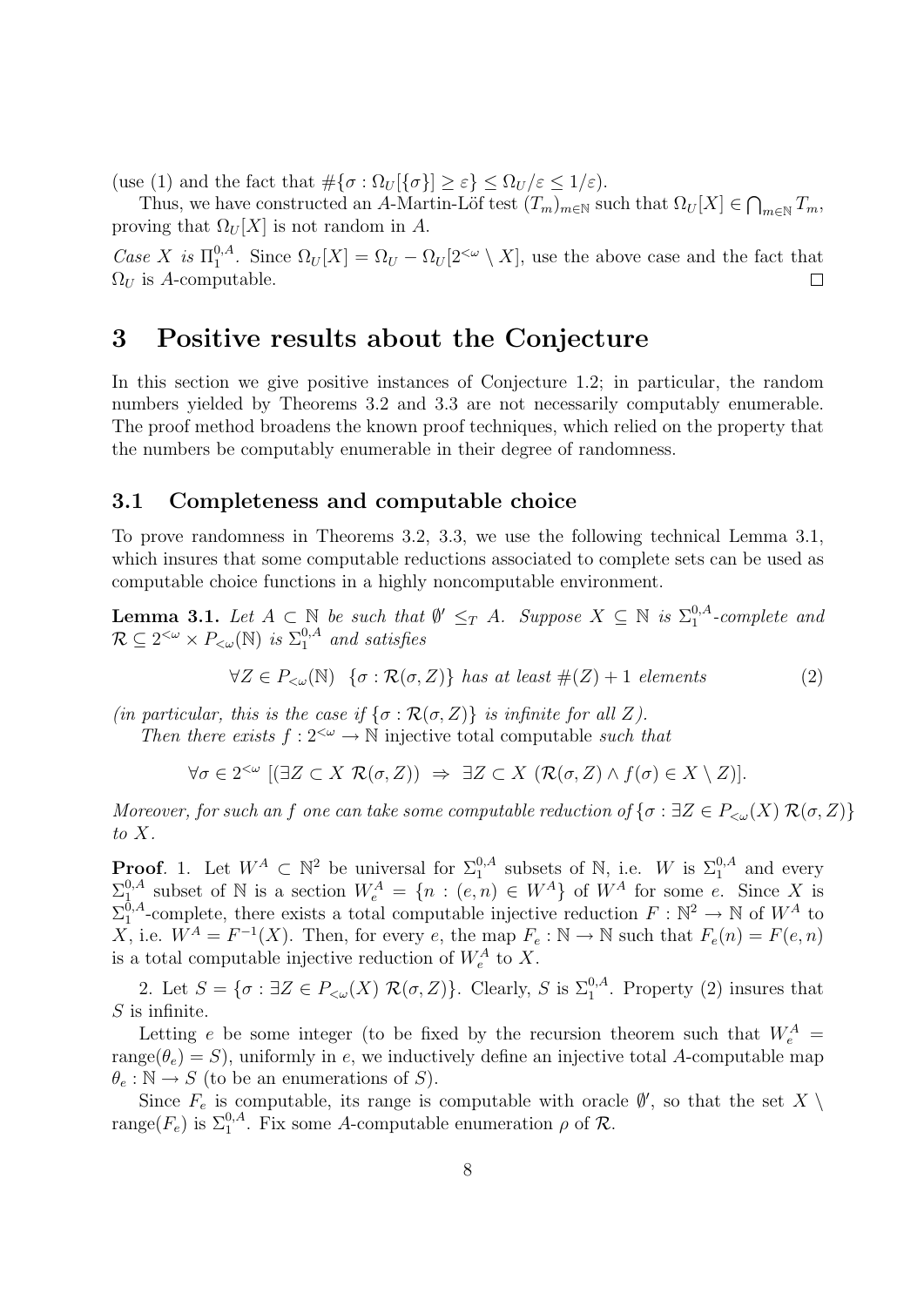Stage s. Let  $(\sigma, Z)$  be the least pair (relative to  $\rho$ ) such that

$$
\sigma \notin \{ \theta_e(t) : t < s \} \land Z \subseteq \{ F_e(\theta_e(t)) : t < s \} \cup (X \setminus \text{range}(F_e)) \tag{3}
$$

Property (2) insures that there is always such a  $\sigma$ . Set  $\theta_e(s) = \sigma$ .

3. Let  $\xi : \mathbb{N} \to \mathbb{N}$  be total computable such that  $\text{range}(\theta_e) = W_{\xi(e)}^A$ . The recursion theorem insures that there exists e so that  $W_e^A = W_{\xi(e)}^A$ .

Since  $F_e$  is an injective total computable reduction of  $W_e^A$  to X, the last equality insures that  $F_e$  is a reduction of range( $\theta_e$ ) to X. In particular,

$$
\operatorname{range}(F_e \circ \theta_e) = F_e(\operatorname{range}(\theta_e)) = F_e(W_{\xi(e)}^A) = F_e(W_e^A) = \operatorname{range}(F_e) \cap X.
$$

Hence range( $F_e \circ \theta_e$ )  $\cup (X \setminus \text{range}(F_e)) = X$ . Using (3), this insures that  $\theta_e(s) \in S$ for all s. This also yields that every finite subset of X is included in  $\{F_e(\theta_e(t)) : t <$ s}  $\cup (X \setminus \text{range}(F_e))$  for s large enough. Using (3) again, we see that every  $\sigma \in S$  is in the range of  $\theta_e$ . Thus,  $S = \text{range}(\theta_e)$ .

4. Let  $f = F_e$ . Then f is injective total computable. Also, if  $\sigma = \theta_e(s)$  and Z is as in property (3), then  $\mathcal{R}(\sigma, Z)$  holds and, since  $F_e \circ \theta_e$  is injective,  $f(\sigma) = F_e(\theta_e(s)) \notin$  ${F_e(\theta_e(t)) : t < s}$ , hence  $f(\sigma) \notin Z$ .  $\Box$ 

# 3.2 Randomness of  $\Omega_U[X]$  when  $X$  is  $\Sigma^0_n$  or  $\Pi^0_n$  complete,  $n\geq 2$

The above Lemma 3.1 allows us to extend to  $\Omega_U[X]$  Chaitin's argument to prove the randomness of  $\Omega_U$ .

**Theorem 3.2.** Let U be optimal. If  $X \subseteq 2^{<\omega}$  is  $\Sigma_1^{0,A}$  $_1^{0,A}$ -complete for some  $A \subset \mathbb{N}$  such that  $\emptyset' \leq_T A$  then  $\Omega_U[X]$  is random. In particular, if  $n \geq 2$  and X is  $\Sigma_n^0$  complete then  $\Omega_U[X]$ is random.

**Proof.** 1. The relation  $\mathcal{R} \subset 2^{<\omega} \times P_{<\omega}(\mathbb{N})$ . In order to apply Lemma 3.1, we set

$$
\mathcal{R} = \{ (\lambda, \emptyset) \} \cup \{ (\sigma, Z) : \sigma \in \text{dom}(U) \land \Omega_U[Z] > U(\sigma) \}
$$

where  $U(\sigma)$  is identified with a dyadic rational number. Observe that digits of  $\Omega_U[Z]$  can be computed from the finite set Z using oracle  $\emptyset'$ , and the strict inequality  $\Omega_U[Z] > U(\sigma)$ can be decided using oracle  $\emptyset'$ . Since  $\emptyset' \leq_T A$ , this insures that R is A-computable. One easily checks that R satisfies property (2) of Lemma 3.1 (in fact  $\{\sigma : \mathcal{R}(\sigma, Z)\}\$ is even infinite when  $Z \neq \emptyset$ ).

2. A constant from the invariance theorem.

Let f be given by Lemma 3.1. Consider the restriction of f to dom(U). This is a partial computable function with prefix-free domain. Hence there exists a constant c such that, for all  $\sigma \in \text{dom}(U)$ ,

$$
K_U(f(\sigma)) \le K_{f(\text{dom}(U)}(f(\sigma)) + c \le |\sigma| + c.
$$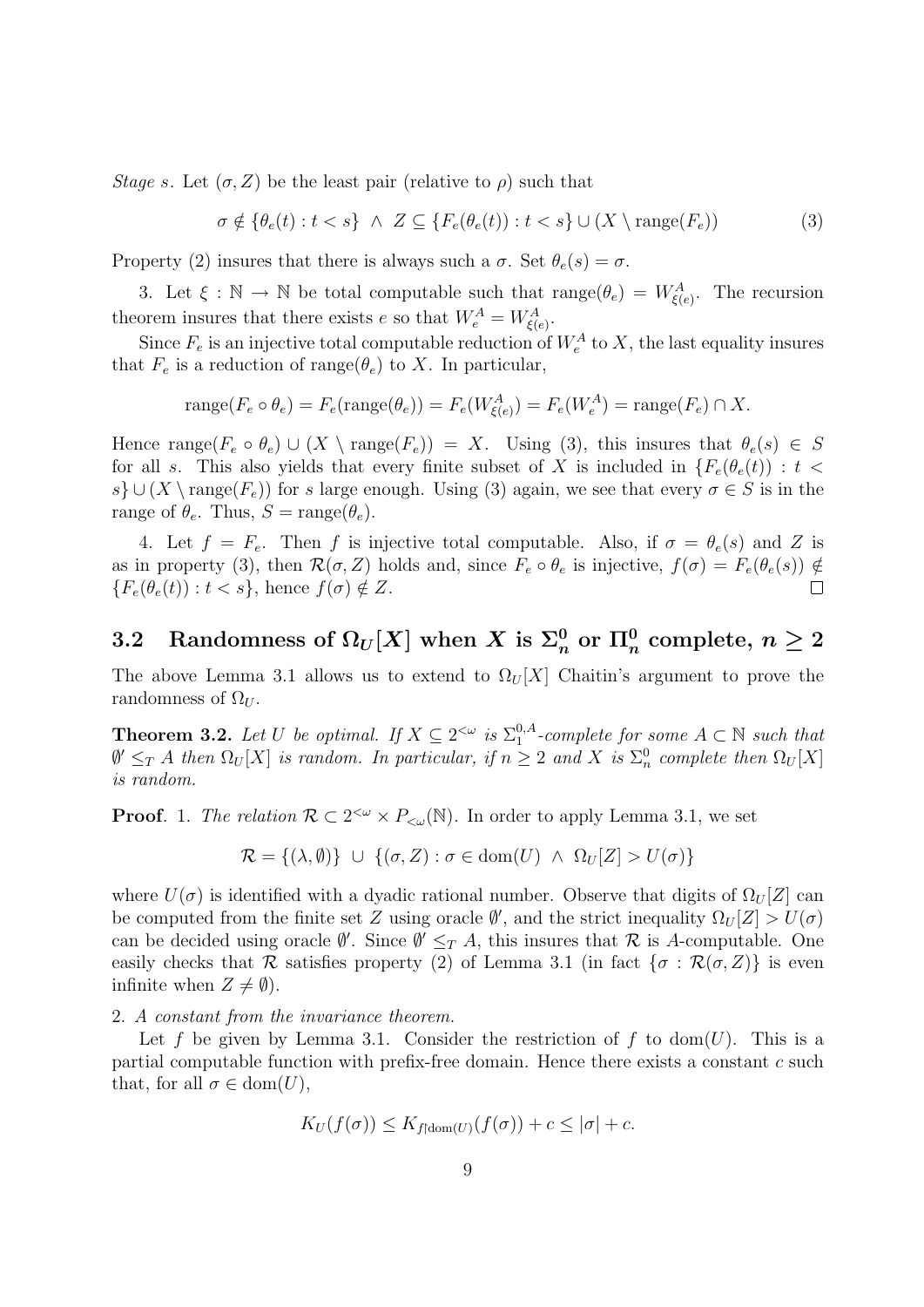3. Chaitin's argument pushed up to  $\Omega_U[X]$ .

Consider the infinite binary expansion of  $\Omega_U[X]$  which, in case it is dyadic (which is not the case, in fact), does end with  $1^{\omega}$ . For  $m \in \mathbb{N}$ , let  $\sigma$  be such that  $U(\sigma) = \Omega_U[X] \upharpoonright m$ . Since  $\Omega_U[X] > \Omega_U[X] \restriction m$ , we see that there exists a finite subset Z of X such that  $\Omega_U[Z] > \Omega_U[X] \restriction m$ , i.e. such that  $\mathcal{R}(\sigma, Z)$ .

Clearly, Z must contain all elements  $a \in X$  such that  $\Omega_U[\{a\}] > 2^{-m}$ .

Using Lemma 3.1, we see that  $f(\sigma) \in X \setminus Z$ . Thus,  $\Omega_U[\{f(\sigma)\}] \leq 2^{-m}$ . In particular,  $K_U(f(\sigma)) \geq m$ . Now, since  $\sigma \in \text{dom}(U)$ , Point 2 yields  $K_U(f(\sigma)) \leq |\sigma| + c$ . Hence  $|\sigma| \geq m - c$ .

Thus, every program  $\sigma$  such that  $U(\sigma) = \Omega_U[X] \restriction m$  has length  $\geq m - c$ . This proves that  $K_U(\Omega_U[X] \restriction m) \geq m - c$  and hence that  $\Omega_U[X]$  is random.  $\Box$ 

The case of  $\Pi_1^{0,A}$ -complete sets X is obtained with a similar argument.

**Theorem 3.3.** Let  $A \subset \mathbb{N}$  be such that  $\emptyset' \leq_T A$ . If X is  $\Pi_1^{0,A}$  $_{1}^{0,A}$ -complete then  $\Omega_{U}[X]$  is random. In particular, if  $n \geq 2$  and X is  $\Pi_n^0$  complete then  $\Omega_U[X]$  is random.

Proof. 1. The relation  $\mathcal{R}$ . We now let

$$
\mathcal{R} = \{(\sigma, Z) : \sigma \in \text{dom}(U) \ \land \ \Omega_U - \Omega_U[Z] < U(\sigma) + 2^{-|U(\sigma)|+1}\}.
$$

Now,  $\mathcal{R}$  is  $\Sigma_1^{0,A}$  (express  $\Omega_U - \Omega_U[Z] < ...$  as  $\exists m \Omega_U \upharpoonright m - \Omega_U[Z] \upharpoonright m + 2^{-m+1} < ... \upharpoonright m$ ) and satisfies property (2) from Lemma 3.1.

2. Chaitin's argument pushed up to  $\Omega_U[X]$ .

For  $m \in \mathbb{N}$ , let  $\sigma$  be such that  $U(\sigma) = \Omega_U[X] \restriction m$ . Observe that,

$$
\Omega - \Omega_U[N \setminus X] = \Omega_U[X] < \Omega_U[X] \upharpoonright m + 2^{-m+1}
$$

so that there exists a finite subset  $Z$  of  $N \setminus X$  such that

$$
\Omega - \Omega_U[Z] < \Omega_U[X] \upharpoonright m + 2^{-m+1}
$$

i.e. such that  $\mathcal{R}(\sigma, Z)$ .

Observe that if  $z \in \mathbb{N} \setminus (Z \cup X)$  then

$$
\Omega \geq \Omega_U[Z] + \Omega_U[X] + \Omega_U[\{z\}]
$$
  
\n
$$
\Omega_U[\{z\}] \leq \Omega - \Omega_U[Z] - \Omega_U[X]
$$
  
\n
$$
\leq \Omega_U[X] \upharpoonright m + 2^{-m+1} - \Omega_U[X]
$$
  
\n
$$
\leq 2^{-m+1} \qquad \text{since } \Omega_U[X] \upharpoonright m - \Omega_U[X] \leq 0.
$$

Let f be as in Lemma 3.1. Then  $f(\sigma) \in (\mathbb{N} \setminus X) \setminus Z$ . Therefore  $\Omega_U[\{f(\sigma)\}] \leq 2^{-m+1}$ . In particular,  $K_U(f(\sigma)) \geq m-1$ . Now, since  $\sigma \in \text{dom}(U)$ , Point 2 of the proof of Theorem 3.2 yields  $K_U(f(\sigma)) \leq |\sigma| + c$ . Hence  $|\sigma| \geq m - 1 - c$ .

Thus, every program  $\sigma$  such that  $U(\sigma) = \Omega_U[X] \restriction m$  has length  $\geq m - 1 - c$ . This proves that  $\Omega_U[X]$  is random.  $\Box$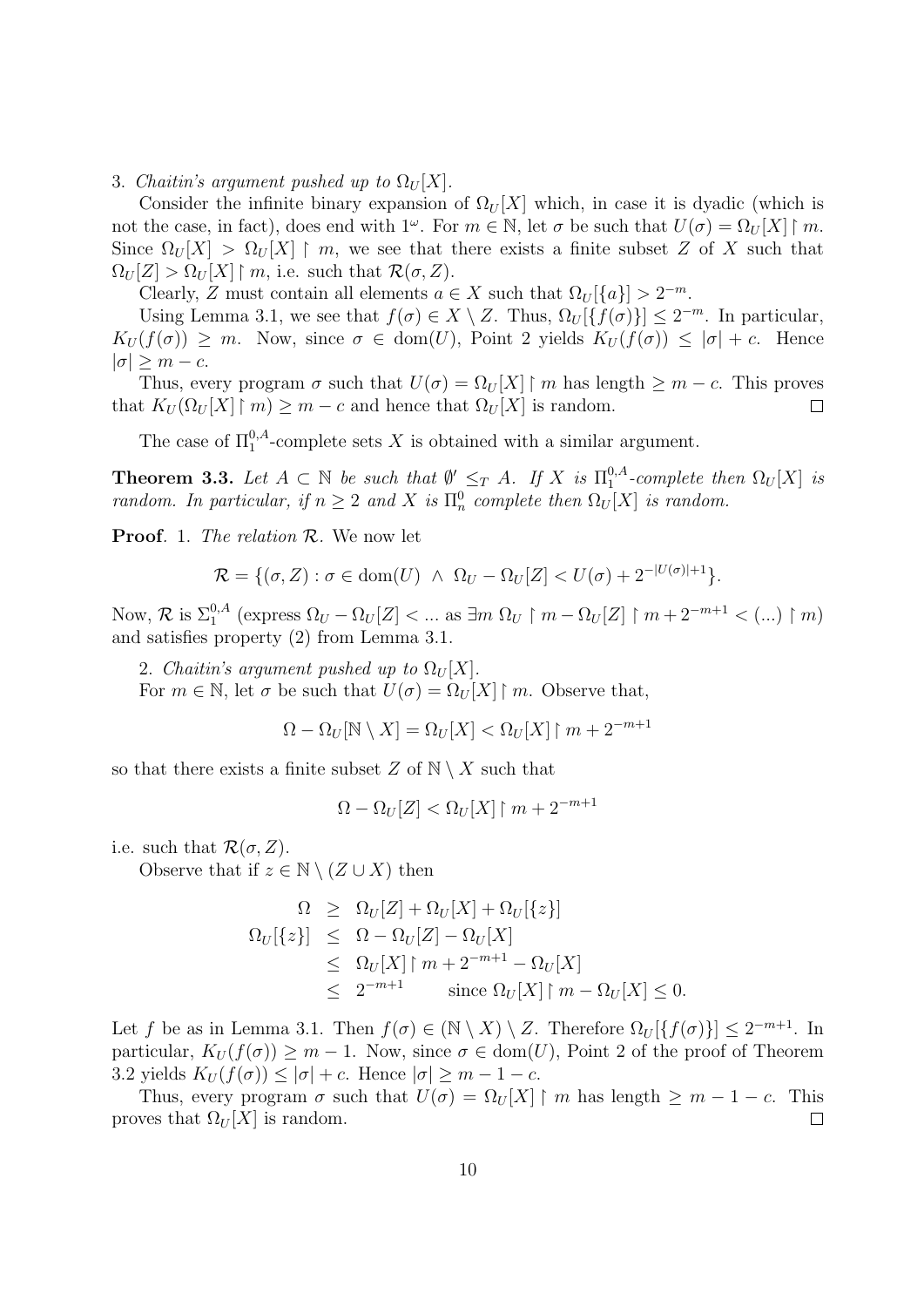# $4 \quad \text{The set } \left\{ \Omega_{U}[X] : X \subseteq 2^{<\omega} \right\}$

### 4.1 A lemma about sums of subseries

**Lemma 4.1.** Let  $(a_i)_{i\in\mathbb{N}}$  be a sequence of strictly positive real numbers satisfying

- 1.  $\lim_{i\to+\infty} a_i = 0;$
- 2.  $a_i \leq \sum_{j>i} a_j$  for all i.

Let  $\alpha = \sum_{i \in \mathbb{N}} a_i$  (which may be  $+\infty$ ). Then

$$
\{\sum_{i\in I} a_i : I \subseteq \mathbb{N}\} = [0, \alpha].
$$

Furthermore, for every  $r \in [0, \alpha]$  there exists  $I(r) \subseteq \mathbb{N}$  such that  $\sum_{i \in I(r)} a_i = r$  and which is computable (non-uniformly) from r and  $(a_i)_{i\in\mathbb{N}}$ .

**Proof.** Take  $r \in [0, \alpha]$ . We define a monotone increasing sequence  $(I_t(r))_{t \in \mathbb{N}}$  of finite subsets of N by the following induction:

$$
I_0(r) = \emptyset \quad, \quad I_{t+1}(r) = \begin{cases} I_t(r) \cup \{t\} & \text{if } a_t + \sum_{i \in I_t(r)} a_i \le r; \\ I_t(r) & \text{otherwise.} \end{cases}
$$

Let  $I(r) = \bigcup_{t \in \mathbb{N}} I_t(r)$ . Since inequality  $\sum_{i \in I_t(r)} a_i \leq r$  is true for all t, we get  $\sum_{i \in I(r)} a_i \leq r$ . We show that  $r = \sum_{i \in I(r)} a_i$ .

Case  $r = \alpha$ . Then  $I(r) = \mathbb{N}$  and the equality is trivial.

Case  $r < \alpha$  and there are only infinitely many t's such that  $I_{t+1}(r) = I_t(r)$ . For such ts we have  $\sum_{i\in I_t(r)} a_i \leq r < a_t + \sum_{i\in I_t(r)} a_i$ . Taking limits over such t's and using condition 1, we get equality  $\sum_{i \in I(r)} a_i = r$ .

Case  $r < \alpha$  and there are finitely many t's such that  $I_{t+1}(r) = I_t(r)$ . We show that this case does not occur. Since  $r < \alpha$  we have  $I(r) \neq \mathbb{N}$  so that there is at least one t such that  $I_{t+1}(r) = I_t(r)$ . Let u be the largest such t. Then,  $\sum_{i \in I_u(r)} a_i \leq r < a_u + \sum_{i \in I_u(r)} a_i$ and, for all  $v > u$ ,  $I_{v+1} = I_v \cup \{v\}$ . Therefore,  $I(r) = I_u(r) \cup \{i : i > u\}$ . Since condition 2 insures  $a_u \leq \sum_{i>u} a_i$ , we get  $r < \sum_{i>u} a_i + \sum_{i \in I_u(r)} a_i = \sum_{i \in I(r)} a_i$ , which contradicts inequality  $\sum_{i \in I(r)} a_i \leq r$ .

The last assertion of the Lemma about the relative computability of  $I(r)$  is trivial if  $I(r)$  is finite. Since the  $a_i$ 's are strictly positive, if  $I(r)$  is infinite then  $r \neq a_t + \sum_{i \in I_t(r)} a_i$ for all t. Thus, enumerating the digits of r and  $a_t + \sum_{i \in I_t(r)} a_i$ , we get at some finite time either  $r < a_t + \sum_{i \in I_t(r)} a_i$  or  $r > a_t + \sum_{i \in I_t(r)} a_i$ , which proves that the test in the definition of  $I_{t+1}(r)$  can be done recursively in r and  $(a_i)_{i\in\mathbb{N}}$ .  $\Box$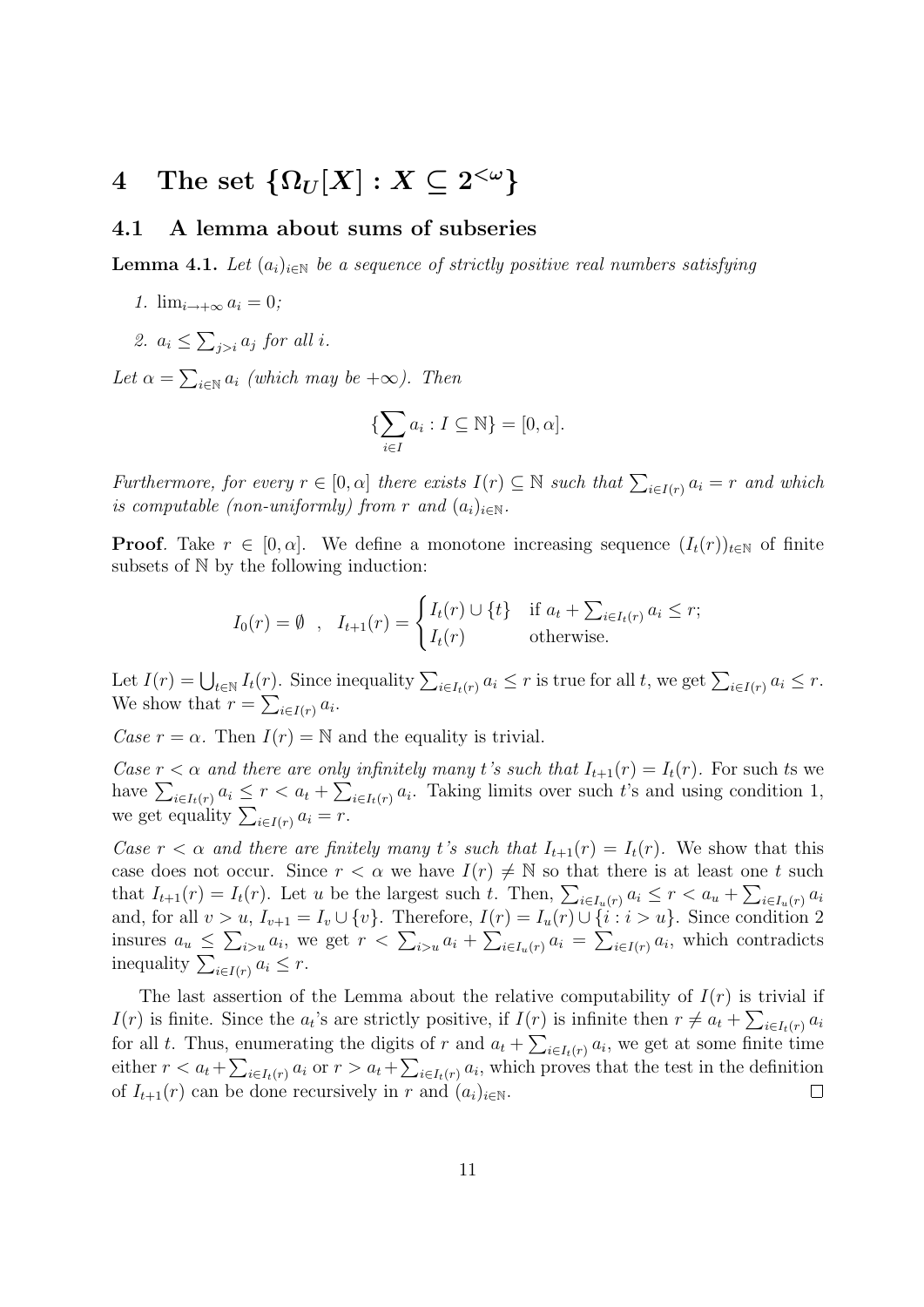## $4.2\quad \{\Omega_U[X]: X\subseteq 2^{<\omega}\} \,\,\hbox{is a finite union of closed intervals}$

Point 2 of the following theorem gives an alternative proof of Theorem 2.7 above.

#### Theorem 4.2. Let U be optimal.

1. The set  $\{\Omega_U[X]: X \subseteq 2^{<\omega}\}\$ is the union of finitely many pairwise disjoint closed intervals with positive lengths, i.e.

$$
\{\Omega_{U}[X]: X\subseteq 2^{<\omega}\}=[a_1,b_1]\cup\ [a_2,b_2]\cup\ldots\cup\ [a_n,b_n],
$$

where  $0 = a_1 < b_1 < ... < a_n < b_n = \Omega_U$ .

2. Every real  $s \in {\Omega_U[X]} : X \subseteq 2^{<\omega}$  is of the form  $\Omega_U[Y]$  for some Y which is recursive in  $s \oplus \emptyset'$ . In particular, there exists some  $\Delta_2^0$  set  $X \subseteq 2^{<\omega}$  such that  $\Omega_U[X]$  is rational, hence not random.

**Proof.** 1i. First, we get  $\alpha > 0$  such that  $\{\Omega_U[X] : X \subseteq 2^{&\omega}\} \supseteq [0, \alpha]$ .

Let  $d, d' \in \mathbb{N}$  be the constants of Lemma 2.6 and let k be such that  $2^{2d+1}(i+1) \leq 2^i/(d'i^2)$ for  $i \geq k$ . Using this inequality and Lemma 2.6, one can inductively define a sequence of pairwise disjoint sets of strings  $(S_i)_{i\geq k}$  such that  $\#S_i = 2^{2d+1}$  and  $2^{-i-d-1} < \Omega_U[\{\sigma\}] \leq$  $2^{-i+d}$  for every  $\sigma \in S_i$ . Notice that, as in Theorem 2.7, the sequence  $(S_i)_{i\geq k}$  is computable in  $\emptyset'$ .

We define an enumeration  $\psi$  of  $S = \bigcup_{i \geq k} S_i$ : for  $j, m \in \mathbb{N}$  and  $m < 2^{2d+1}$ , let  $\psi(2^{2d+1}j +$ m) be the m-th element of  $S_{k+j}$ . Set  $a_i = \overline{\Omega}_U[\{\psi(i)\}]$ , it is clearly positive and  $\lim_{i \to +\infty} a_i =$ 0. Observe that for any  $m \in [0, 2^{2d+1})$ , and any  $j \ge 0$ ,  $2^{-(k+j)-d-1} < a_{2^{2d+1}j+m} \le 2^{-(k+j)+d}$ and it is computable in  $\emptyset'$ . Then, for any such m and j we have

$$
\sum_{l>2^{2d+1}j+m} a_l \geq \sum_{l>j} \sum_{s<2^{2d+1}} a_{2^{2d+1}l+s}
$$
  
> 
$$
\sum_{l>j} 2^{2d+1} 2^{-(k+l)-d-1}
$$
  
= 
$$
2^{-(k+j)+d}
$$
  

$$
\geq a_{2^{2d+1}j+m}.
$$

Thus, the conditions of Lemma 4.1 are satisfied:  $\{\Omega_U[Y] : Y \subseteq S\} = [0, \alpha]$  where  $\sum_{i \in \mathbb{N}} a_i =$  $\alpha > 0$ .

1ii. Now,

$$
\begin{aligned} \{\Omega_U[X]: X \subseteq 2^{<\omega}\} &= \{\Omega_U[Y] + \Omega_U[Z] : Y \subseteq S, \ Z \cap S = \emptyset\} \\ &= [0, \alpha] + \{\Omega_U[Z] : Z \cap S = \emptyset\} \\ &= \bigcup_{r \in \mathcal{R}} [r, r + \alpha]. \end{aligned}
$$

where  $\mathcal{R} = {\Omega_U[Z] : Z \cap S = \emptyset}$  and  $0 \in \mathcal{R}$ .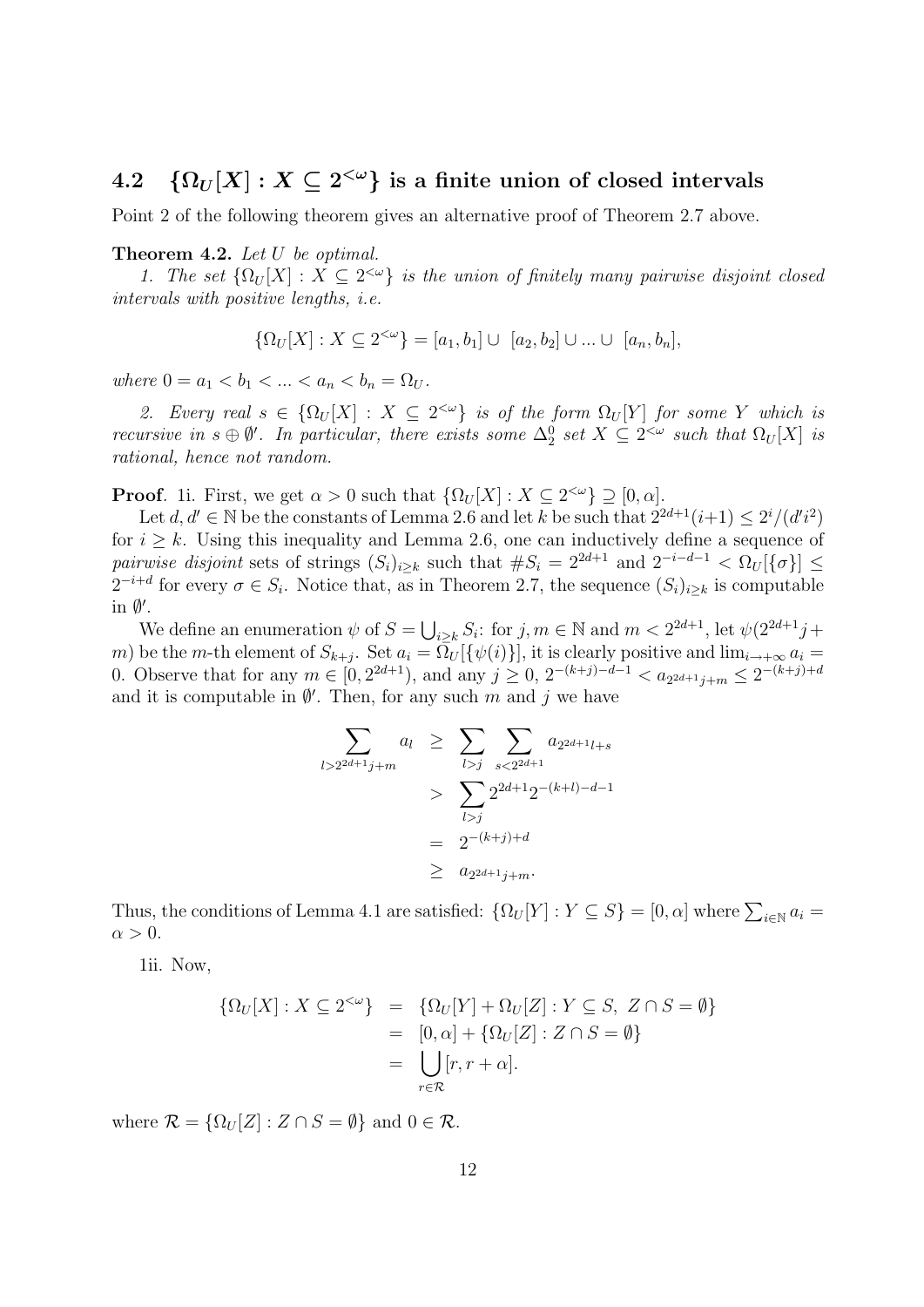Let  $\mathcal{R}_i = \mathcal{R} \cap [i\alpha, (i+1)\alpha]$ . Observe that if  $r, r' \in \mathcal{R}_i$  then  $[r, r + \alpha]$  and  $[r', r' + \alpha]$ have non-empty intersection. Hence the union  $\bigcup_{r \in \mathcal{R}_i} [r, r + \alpha]$  is an interval  $J_i$  (a priori not necessarily closed). Since  $\mathcal{R}_i = \emptyset$  for  $i\alpha > 1$ , we see that  $\mathcal{R} = \mathcal{R}_1 \cup ... \cup \mathcal{R}_\ell$  where  $\ell \leq \lceil \frac{1}{\alpha} \rceil$ . Thus,  $\{\Omega_U[X] : X \subseteq 2^{<\omega}\} = J_1 \cup ... \cup J_\ell$ . Grouping successive intervals  $J_i$ s having non-empty intersection, we get the representation  $\{\Omega_U[X]: X \subseteq 2^{&\omega}\}=I_1 \cup ... \cup I_n$  where the  $I_i$ s are pairwise disjoint intervals in [0, 1].

1iii. Since the map  $X \mapsto \Omega_U[X]$  is continuous from the compact space  $P(2^{<\omega})$  (with the Cantor topology) to [0, 1], its range  ${\Omega_U[X] : X \subseteq 2^{&\omega} }$  is compact. In particular, the intervals  $I_i$ s may be taken closed. This proves Point 1 of the Theorem.

2. First, observe that if  $I \subseteq \mathbb{N}$  is recursive in  $\emptyset'$  then so is  $\{\psi(n): n \in I\}$ . Given  $\sigma \in 2^{<\omega}$ , using  $\emptyset'$ , one can check whether  $2^{-j} < \Omega_U[\{\sigma\}]$ . Hence one can compute i and m such that  $\sigma$  is the m-th element of  $S_{k+i}$ , i.e. such that  $\sigma = \psi(2^{2d+1}i + m)$ , if such i and m exists (this can also be determined with  $\emptyset'$ ). In case there is no such i and m then  $\sigma \notin {\psi(n) : n \in I}$ . Else  $\sigma \in {\psi(n) : n \in I}$  if and only if  $2^{2d+1}i + m \in I$ .

Case  $s \in [0, \alpha]$ . Lemma 4.1 insures that there is a set  $I(s) \subseteq \mathbb{N}$ , computable from  $s \oplus \emptyset'$ , such that  $\sum_{i\in I(s)} a_i = s$ . Let  $X = {\psi(n): n \in I(s)}$ . Then X is computable from  $s \oplus \emptyset'$ and  $\Omega_U[X] = s$ .

Case  $s \in [r, r + \alpha)$  for some  $r \in \mathcal{R}$ . Let  $s = \Omega_U[Z] + \beta$  where  $r = \Omega_U[Z]$  and  $Z \cap S = \emptyset$ and  $\beta < \alpha$ . Let Z' be a finite subset of Z such that  $\Omega_U[Z \setminus Z'] < \alpha - \beta$ . Then the real  $\Omega_U[Z']$  is computable in  $\emptyset'$  and  $\Omega_U[Z \setminus Z'] + \beta = s - \Omega_U[Z']$  is computable in  $s \oplus \emptyset'$ . Since  $\Omega_U[Z \setminus Z'] + \beta < \alpha$ , Lemma 4.1 yields  $X \subseteq S$  which is computable in  $s \oplus \emptyset'$  such that  $\Omega_U[Z \setminus Z'] + \beta = \Omega_U[X]$ . Since Z' is finite, we see that  $X \cup Z'$  is computable in  $s \oplus \emptyset'$ . Finally,  $s = \Omega_U[X \cup Z']$ .

Case  $s \in [a_j, b_j)$  with  $1 \leq j \leq n$ . Observe that  $\bigcup_{r \in \mathcal{R}_i} [r, r + \alpha)$  is equal to  $J_i$  with the right endpoint removed. Suppose  $I_j = J_i \cup ... \cup J_{i+m}$ . Then

$$
[a_j, b_j) = \bigcup_{i \le p \le i+m} \bigcup_{r \in \mathcal{R}_p} [r, r + \alpha).
$$

Thus,  $s \in [r, r + \alpha)$  for some  $r \in \mathcal{R}$  and the previous case applies.

Case  $s = b_j$  with  $1 \le j \le n$ . Let  $b_j = \Omega_U[X]$ . If  $\sigma \notin X$  then  $\Omega_U[X \cup {\sigma}] > b_j$  hence  $\Omega_U[X\cup\{\sigma\}] \ge a_{j+1}$ . In particular,  $\Omega_U[\{\sigma\}] \ge a_{j+1}-b_j$ . Which proves that the complement of X contains at most  $\lceil \frac{1}{q+1} \rceil$  $\frac{1}{a_{j+1}-b_j}$  elements. Thus, X is cofinite, hence recursive.  $\Box$ 

In relation with Theorem 4.2, we consider the following question: how disconnected is  $\{\Omega_U[X]: X\subseteq 2^{&\omega}\}$ ?

**Proposition 4.3.** Let U be optimal. For each  $n > 1$ , there exists a finite modification V of U which is still optimal and such that the set  $\{\Omega_V[X]: X \subseteq 2^{\lt \omega}\}\$ is not the union of less than n intervals.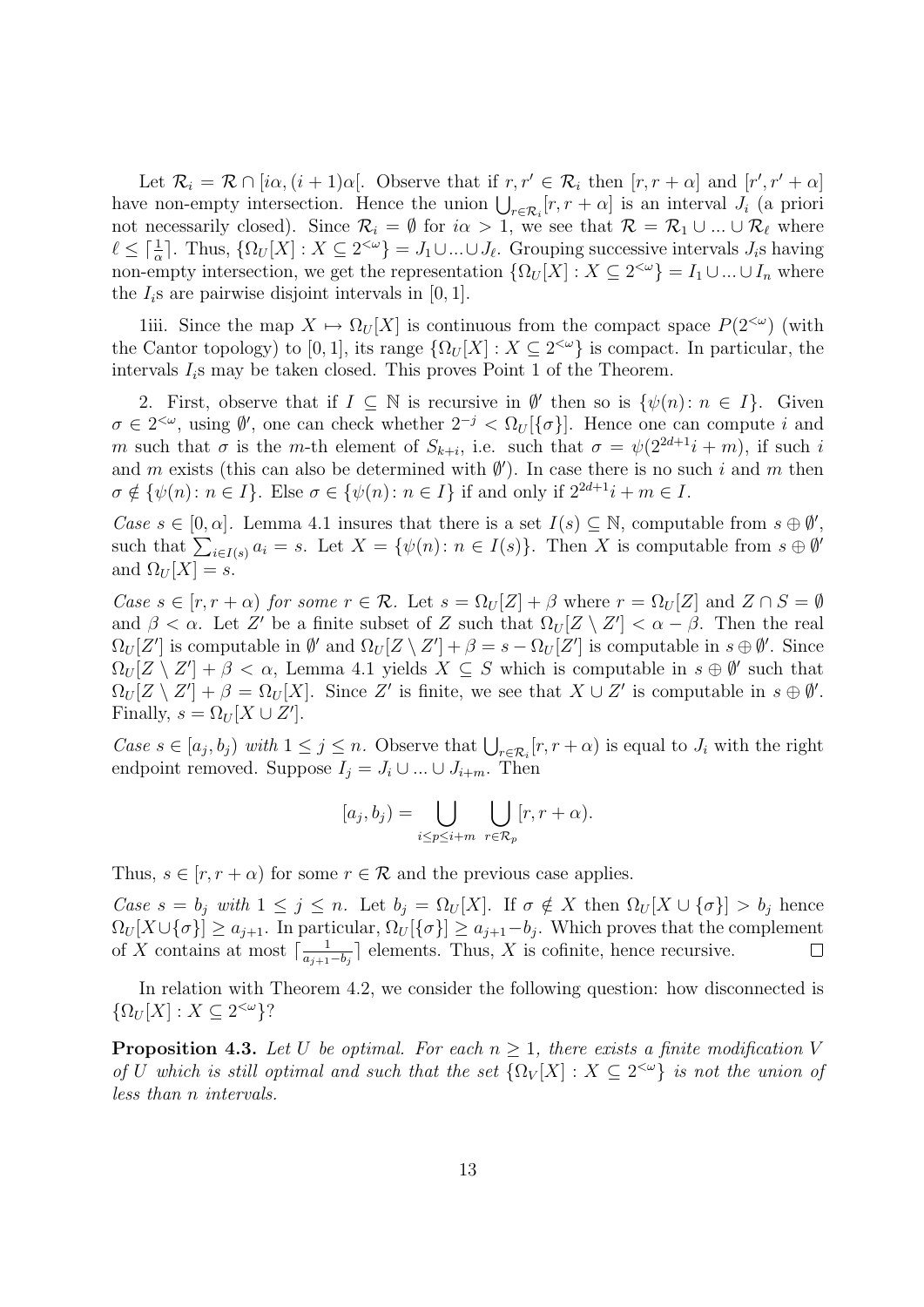**Proof.** Let  $(p_i)_{i\in\mathbb{N}}$  be an enumeration of dom(U) and inductively define integers  $i_0 < i_1$ ...  $\langle i_n \rangle$  such that  $i_0 = 0$  and, for  $k = 0, ..., n - 1$ , letting  $H_k = \sum_{i_k \leq i \leq i_{k+1}} 2^{-|p_i|}$  and  $T_k = \sum_{i \geq i_k} 2^{-|p_i|},$ 

$$
H_k > \frac{T_k}{2}.\tag{4}
$$

We define a first finite modification  $\hat{V}$  of U as follows:

$$
\widehat{V}(p_i) = \begin{cases} 0^k & \text{if } i_k \le i < i_{k+1} \text{ and } 0 \le k < n; \\ U(p_i) & \text{if } i \ge i_n. \end{cases}
$$

Clearly, for  $0 \leq k < n$ ,

$$
\{\Omega_{\widehat{V}}[X] : 0^k \in X \quad \land \ \forall \ell < k \ 0^\ell \notin X\}; \quad \subseteq \quad [H_k, T_k];
$$
\n
$$
\{\Omega_{\widehat{V}}[X] : \forall \ell < n \ 0^\ell \notin X\} \quad \subseteq \quad [0, T_n].
$$
\n
$$
(5)
$$
\n
$$
(6)
$$

$$
\{\Omega_{\widehat{V}}[X] : \forall \ell < n \ 0^{\ell} \notin X\} \subseteq [0, T_n].\tag{6}
$$

Now,  $\Omega_U = T_0$  and inequalities (4) insure that  $T_{k+1} = T_k - H_k < H_k$  for  $0 \leq k < n$ . Thus, the intervals  $[0, T_n]$ ,  $[H_{n-1}, T_{n-1}]$ ,...,  $[H_0, T_0]$  are pairwise disjoint. Since the sets on the left in (5), (6) are non-empty, we see that  $\{\Omega_{\hat{V}}[X] : X \subseteq 2^{\langle \omega \rangle}\}$  is not the union of less than in (5), (6) are non-empty, we see that  $\{\Omega_{\hat{V}}[X] : X \subseteq 2^{\langle \omega \rangle}\}$  is not the union of less than  $n+1$  intervals.

However, even though universal functions take each value infinitely many times, an optimal function, such as U, may take some values only once. Therefore,  $\hat{V}$  may be nonsurjective, hence non-optimal. We have to insure that  $U(p_0), ..., U(p_{i_{n-1}})$  are indeed values of V. In that purpose, observe that there are infinitely strings x such that  $U^{-1}(x)$  has at least two elements. Else, for x large enough,  $K_U(x)$  would be |p| where p is the unique element such that  $U(p) = x$ , which would make  $K_U$  computable, contradicting optimality of  $U$ .

Now, compute  $i_n$  many distinct indexes j, all  $\geq i_n$ , such that the outputs  $U(p_i)$  are distinct and each  $U^{-1}(U(j))$  has at least two elements. Let  $j_0, ..., j_{i_{n-1}}$  be such indexes and set

$$
V(p_i) = \begin{cases} \n\widehat{V}(p_i) & \text{if } i < i_n; \\ \nU(p_\ell) & \text{if } \ell < i_n \text{ and } i = j_\ell; \\ \nU(p_i) & \text{if } i \ge i_n \text{ and } i \text{ is not among } j_0, \dots, j_{i_n-1}. \n\end{cases}
$$

V is still a finite modification of U but has the same range as  $U$ , hence is surjective. Being surjective and equal to the optimal  $U$  almost everywhere,  $V$  is also optimal. Finally, observe that inclusions (5), (6) are still true for V since V and V coincide on  $p_i$  for  $i < i_n$ .  $\Box$ 

# $4.3 \quad \Omega_{U}[X] \; \text{is $n$-random for some} \; \Delta^0_{n+1} \; \text{sets}$

As a corollary of Theorem 4.2, we get the following result which is in contrast with Theorems 2.7, 2.8 and 2.9.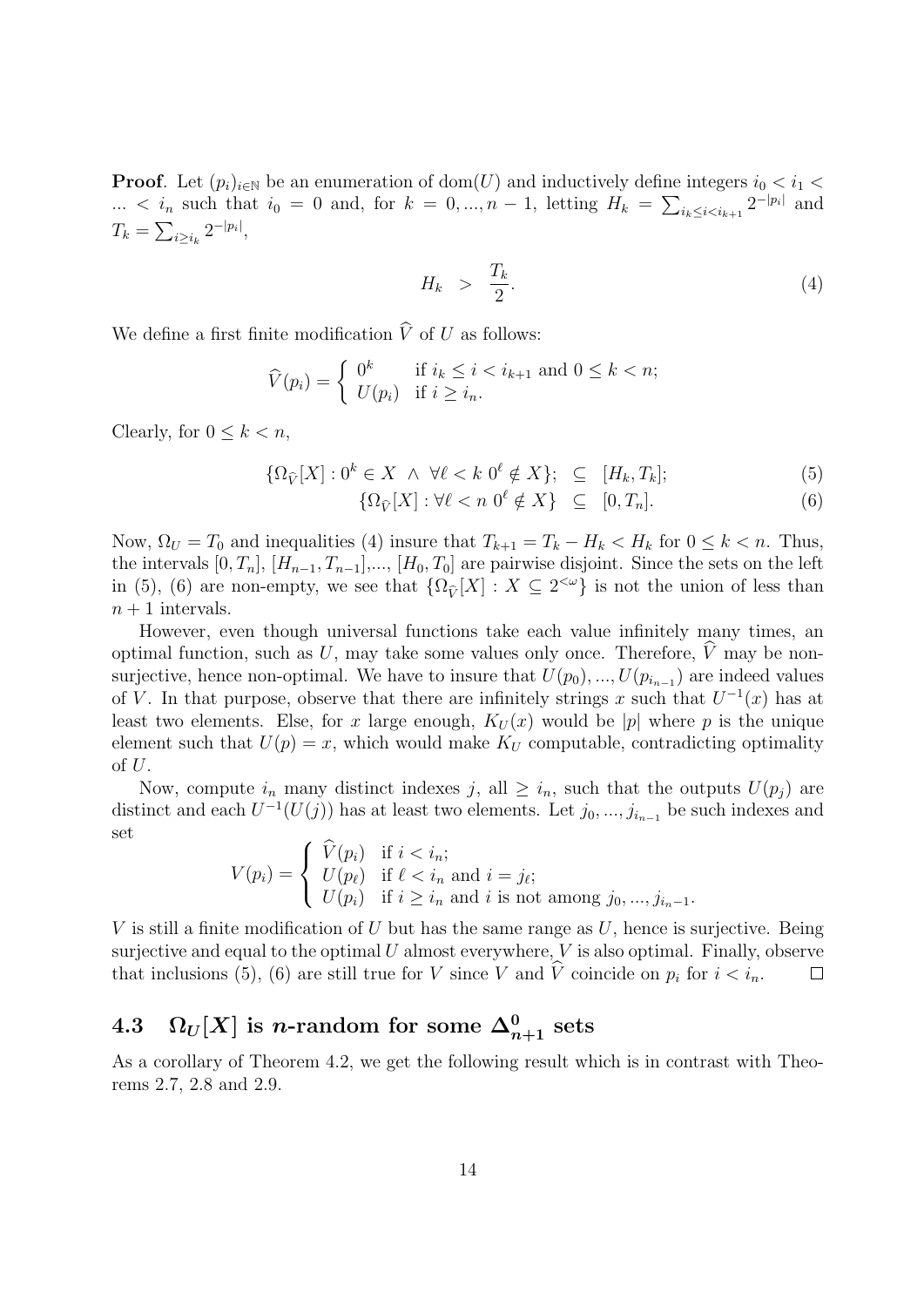Corollary 4.4. Let  $U$  be any optimal machine:

1. For any  $A \subseteq \mathbb{N}$  there is a  $\Delta_2^{0,A}$  $_{2}^{0,A}$  set X such that  $\Omega_U[X]$  is random in A.

2. For every  $n \geq 2$  there is a  $\Delta_{n+1}^0$  set X such that  $\Omega_U[X]$  is n-random. For  $n = 1$ , there is a computable such X.

**Proof.** 1. Let  $b_1$  be as in Point 1 of Theorem 4.2, let  $r = \Omega_{U^A}[2^{<\omega}]$  associated to some optimal machine  $U^A$  with oracle A and  $k \in \mathbb{N}$  be such  $r2^{-k} < b_1$ . Then r and  $r2^{-k}$  are  $\Delta_2^{0, A}$ and random in A. Theorem 4.2 insures that there exists some set X which is computable in  $r2^{-k} \oplus \emptyset' \leq_T A'$  such that  $r2^{-k} = \Omega_U[X]$ .

2. If  $n = 1$ , set  $X = 2^{\lt \omega}$  and apply Chaitin's celebrated result. If  $n \ge 2$ , apply Point 1.  $\Box$ 

## 5 Varying U and X in  $\Omega_U[X]$

From point 2 of Theorem 4.2, it follows that, for any given optimal machine  $U$ , every c.e. random real small enough is  $\Omega_U[X]$  for some  $X \subseteq 2^{\lt \omega}$  which is  $\Delta_2^0$ . We now show that X can be any  $\Sigma_1^0$  set if we pick an appropriate optimal machine U.

To prove this, we need some well-known facts. In [3] Calude et al. showed that for any c.e. real a there exists an r.e. prefix-free set  $R \subseteq 2^{<\omega}$  such that  $a = \mu(R2^{\omega})$ .

Let us recall the definition of Solovay's domination between c.e. reals: Let  $a$  and  $b$  be c.e. reals. We say that a dominates b, and write  $b \leq_{S} a$  iff there is a constant c and a partial computable function  $f: \mathbb{Q} \to \mathbb{Q}$  such that for each rational  $q < a$ ,  $f(q)$  is defined and  $f(q) < b$  and  $b - f(q) \leq c(a - q)$ .

In [7], Downey et al. proved that if a and b are c.e. reals such that  $b \leq_S a$ , then there is a c.e. real d and constant  $c \in \mathbb{N}$  such that  $ca = b + d$ . Note that c can be taken as large as we like.

Using these results, we can prove the following:

**Theorem 5.1.** Let  $X \subseteq 2^{\lt \omega}$  be  $\Sigma_1^0$ ,  $X \neq \emptyset$ , and let  $a \in (0,1)$  be c.e. random real. There is an optimal machine V such that  $a = \Omega_V[X]$ .

**Proof.** Let U be the usual optimal machine such that

$$
U(0^{e-1}1p) = M_e(p).
$$

By Chaitin's Theorem (Cf. Point 1 of Theorem 1.4),  $\Omega_U[X]$  is a c.e. random real and following [10] we know that  $a \equiv_S \Omega_U[X]$  (this just means  $a \le_S \Omega_U[X]$  and  $\Omega_U[X] \le_S a$ ). Hence, from [7] there is a c large enough such that  $2^{-c}\Omega_U < \min\{a, 1-a\}$  and  $a-2^{-c}\Omega_U[X]$ is a c.e. real in (0, 1). From [3] there is an r.e. prefix-free set R such that  $a - 2^{-c} \Omega_U[X] =$  $\mu(R2^{\omega})$ .

We define the Kraft-Chaitin list for V with the axioms  $\{(|r|, y) : r \in R\}$  and  $\{(|p| +$  $c, U(p)$ :  $U(p) \downarrow$ , where  $y \in X$ . Since for any p, if  $U(p) \downarrow$  then  $U(p) = V(q)$ , for some q with  $|q| = |p| + c$ , we conclude that V is optimal. By construction, we have  $\Omega_V[X] = \mu(R2^{\omega}) + 2^{-c}\Omega_U[X] = a.$  $\Box$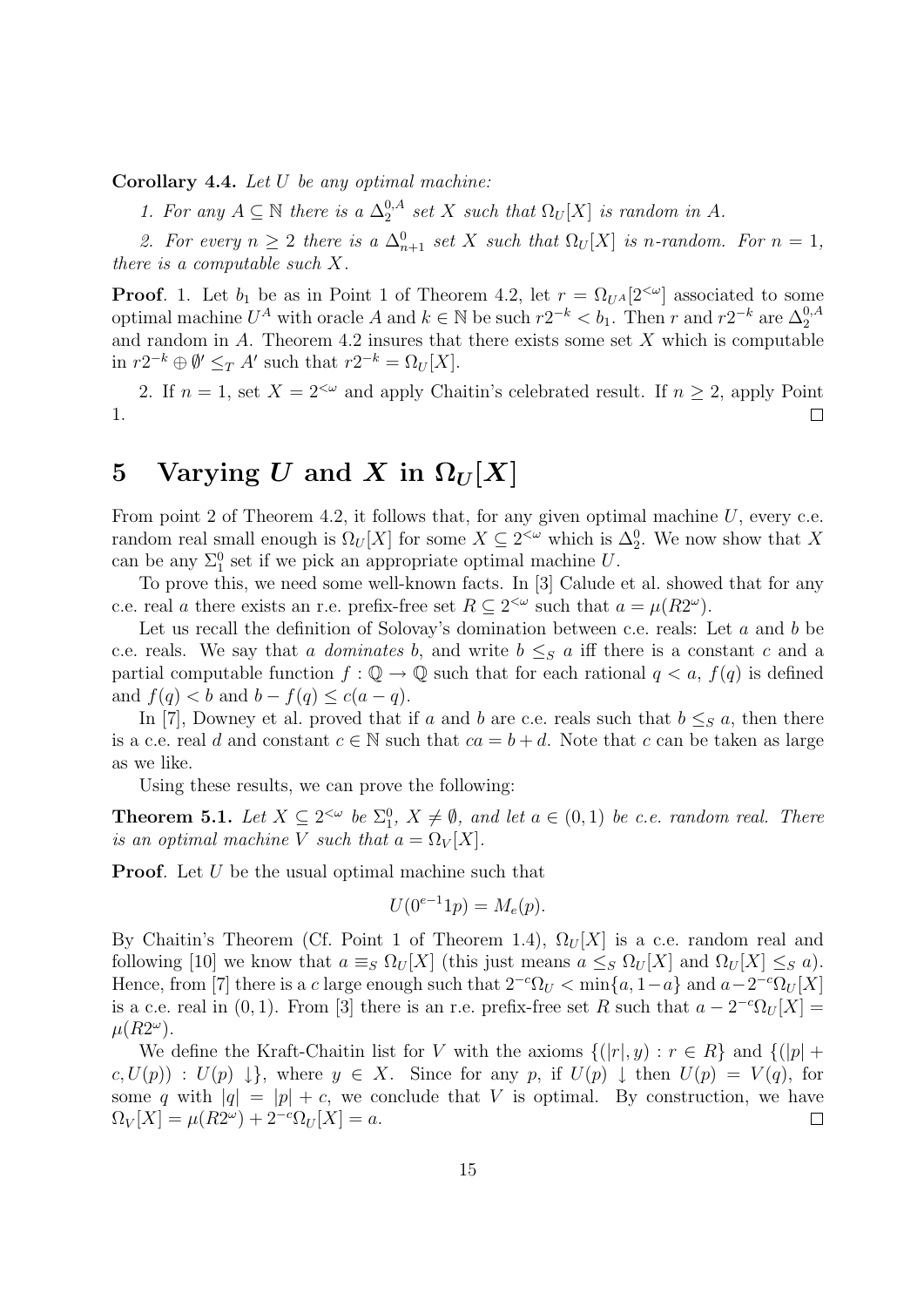## 6 On the notion of optimality

Conjecture 1.2 is valid for finite sets for machines that are optimal by adjunction (Cf. Part 2 of Theorem 1.4). This refinement of the notion of optimality corresponds to the most natural use of optimal machines.

Let  $(M_e)_{e \in \mathbb{N}}$  be a recursive enumeration of all prefix Turing machines.

Definition 6.1 (Optimality and optimality by adjunction). Let

$$
U:2^{<\omega}\to 2^{<\omega}
$$

be a prefix Turing machine.

1. U is optimal if and only if

$$
\forall e \ \exists c_e \ \forall p \ \exists \sigma_{e,p} \ (U(\sigma_{e,p}) = M_e(p) \ \land |\sigma_{e,p}| \leq |p| + c_e).
$$

U is effectively optimal if there is a total recursive function  $c : \mathbb{N} \times 2^{\leq \omega} \to 2^{\leq \omega}$  such that we can take  $\sigma_{e,p} = c(e,p)$ .

2. U is optimal by adjunction if and only if

$$
\forall e \; \exists \sigma_e \; \forall p \; U(\sigma_e p) = M_e(p).
$$

Hence, in this case,  $c_e = |\sigma_e|$  and  $\sigma_{e,p} = \sigma_e p$  (concatenation of words  $\sigma_e$  and p).

Clearly,  $U$  is optimal if and only if it satisfies the Invariance Theorem (of program-size complexity) which states that for all e there is a constant  $c_e$  such that  $K_U(y) \le K_{M_e}(y) + c_e$ for all  $y$ .

Optimality by adjunction can be obtained from effective optimality plus some extra conditions on the coding function c.

**Proposition 6.2.** Let V be effectively optimal such that the associated  $c: \mathbb{N} \times 2^{\leq \omega} \to 2^{\leq \omega}$ is injective and has recursive range. Then there exists a machine U optimal by adjunction such that

$$
(\forall \sigma \in 2^{<\omega}) \Omega_U[\{\sigma\}] = \Omega_V[\{\sigma\}]. \tag{7}
$$

**Proof.** Since V is optimal,  $\Omega_V[2^{<\omega}]$  is random, hence less than 1 and so there exists k such that  $\Omega_V[2^{<\omega}] < 1-2^{-k}$ . Fix such a k. The idea of the proof is as follows: first, define U on a prefix-free subset of  $0^{k+1}2<sup>{\omega}</sup>$  in a way that insures that U is optimal by adjunction. Then define U on a prefix-free subset of  $0 \le k_1 2 \le \omega$  to get condition (7).

For  $(e, p)$  such that  $c(e, p) \in dom(V)$ , and  $n \in \mathbb{N}$  such that  $|c(e, p)| \leq |p| + n$ , we set

$$
U(0^{k+1+n} 1^{e+1} 0 p) = V(c(e,p)).
$$
\n(8)

Since  $V(c(e, p)) = M_e(p)$  we see that  $U(0^{k+1+n}1^{e+1}0p) = M_e(p)$  for all  $n \ge |c(e, p)| - |p|$ . The optimality of V insures that there exists  $c_e$  such that  $|c(e, p)| \le |p| + c_e$  for all p. Then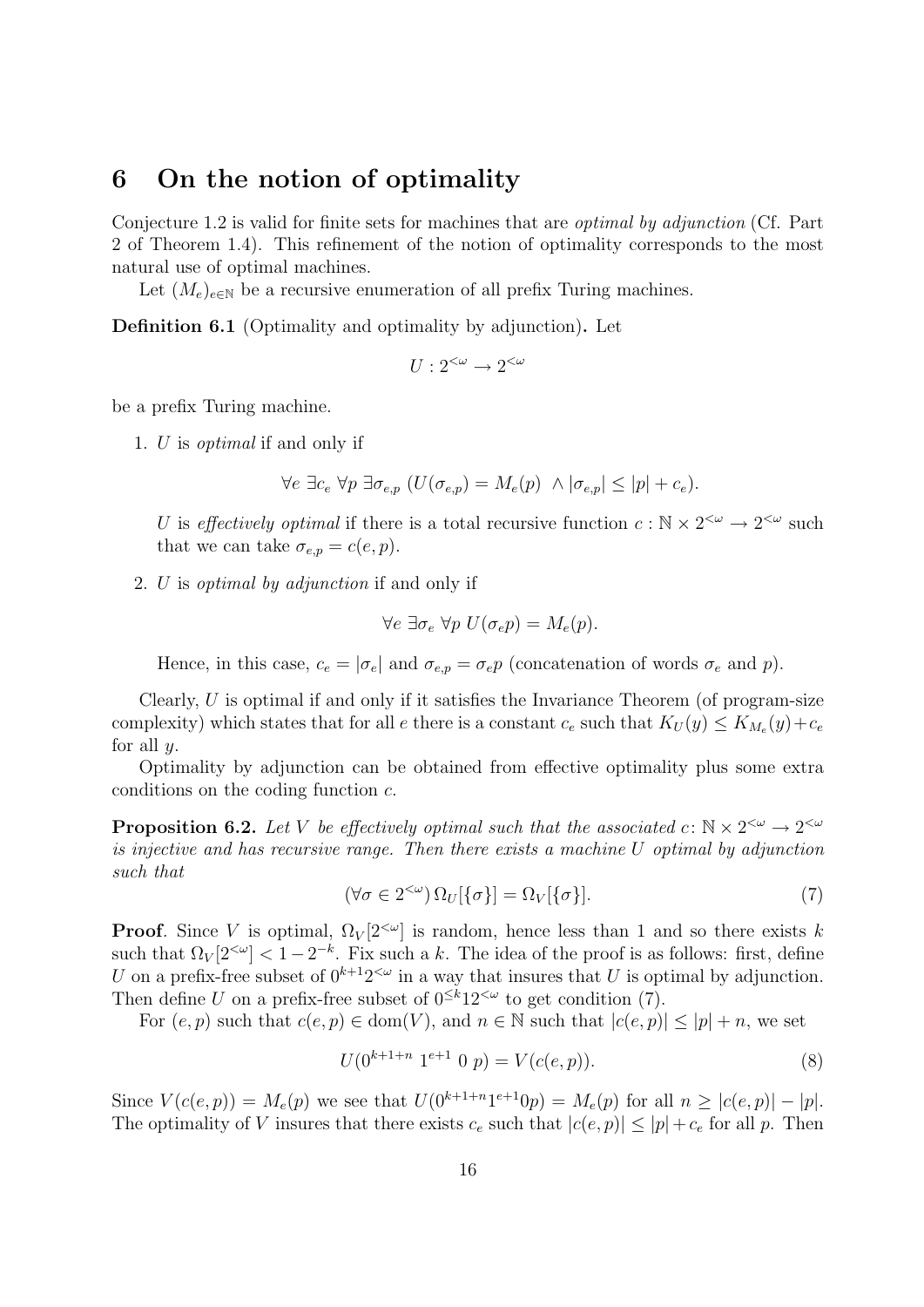$U(0^{k+1+c_{e}}1^{e+1}0p) = M_{e}(p)$  for all p. This proves that U is optimal by adjunction with  $\sigma_e = 0^{k+1+c_e} 1^{e+1} 0$ . Observe that for given e and p,

$$
\sum_{n \ge m} 2^{-|0^{k+1+n}1^{e+1}0p|} = 2^{-(k+e+3)} \sum_{n \ge m} 2^{-(n+|p|)} = 2^{-(k+2+e+\max(|p|,|c(e,p)|))}.
$$

where  $m = \max(0, |c(e, p)| - |p|)$ . Let  $Q_{e,p}$  be the finite subset of N such that

$$
\sum_{j \in Q_{e,p}} 2^{-j} = 2^{-|c(e,p)|} - 2^{-(k+2+e+\max(|p|,|c(e,p)|))}.
$$

To define U on  $\bigcup_{n\leq k} 0^n 12^{<\omega}$ , we introduce the following Kraft-Chaitin set

$$
W = \{ (j, V(c(e, p))): (e, p) \in \text{dom}(V \circ c), j \in Q_{e,p} \} \cup \{ (|q|, V(q)) : q \in \text{dom}(V) \setminus \text{range}(c) \}.
$$

Since the range of c is recursive, there is a recursive enumeration  $(l_n, \sigma_n)_{n\in\mathbb{N}}$  of W. Let us show that W is indeed a Kraft-Chaitin set.

$$
\sum_{(l,\sigma)\in W} 2^{-l} = \sum_{(e,p)\in \text{dom}(V \circ c)} \sum_{j \in Q_{e,p}} 2^{-j} + \sum_{q \in \text{dom}(V) \setminus \text{range}(c)} 2^{-|q|}
$$
\n
$$
\leq \sum_{(e,p)\in \text{dom}(V \circ c)} 2^{-|c(e,p)|} + \sum_{q \in \text{dom}(V) \setminus \text{range}(c)} 2^{-|q|}
$$
\n
$$
\leq \sum_{q \in \text{dom}(V) \cap \text{range}(c)} 2^{-|q|} + \sum_{q \in \text{dom}(V) \setminus \text{range}(c)} 2^{-|q|}
$$
\n
$$
< 1 - 2^{-k}.
$$

A straightforward extension of the Kraft-Chaitin theorem shows that there is a r.e. set  ${p_n : n \in \mathbb{N}}$  which is a prefix-free subset of  $0 \le k_1 2 \le \omega$  and  $|p_n| = l_n$  for all n. We complete the definition of U on  $0 \le k_1 2 \le \omega$  by setting for all n

$$
U(p_n) = \sigma_n. \tag{9}
$$

Observe that U, as defined by (8) and (9), has prefix-free domain. Also, for  $\sigma \in 2^{<\omega}$ , we have

$$
\Omega_V[\{\sigma\}] = \sum \{2^{-|q|} \colon q \in \text{dom}(V) \cap \text{range}(c) \land V(q) = \sigma\}
$$
\n(10)

$$
+\sum \{2^{-|q|}: q \in \text{dom}(V) \setminus \text{range}(c) \land V(q) = \sigma\}. \tag{11}
$$

Take q as in (10). Since c is injective, there is a unique pair  $(e, p)$  such that  $q = c(e, p)$ . Thus, the sum (10) is exactly

$$
\sum_{V(c(e,p))=\sigma} 2^{-|c(e,p)|}.
$$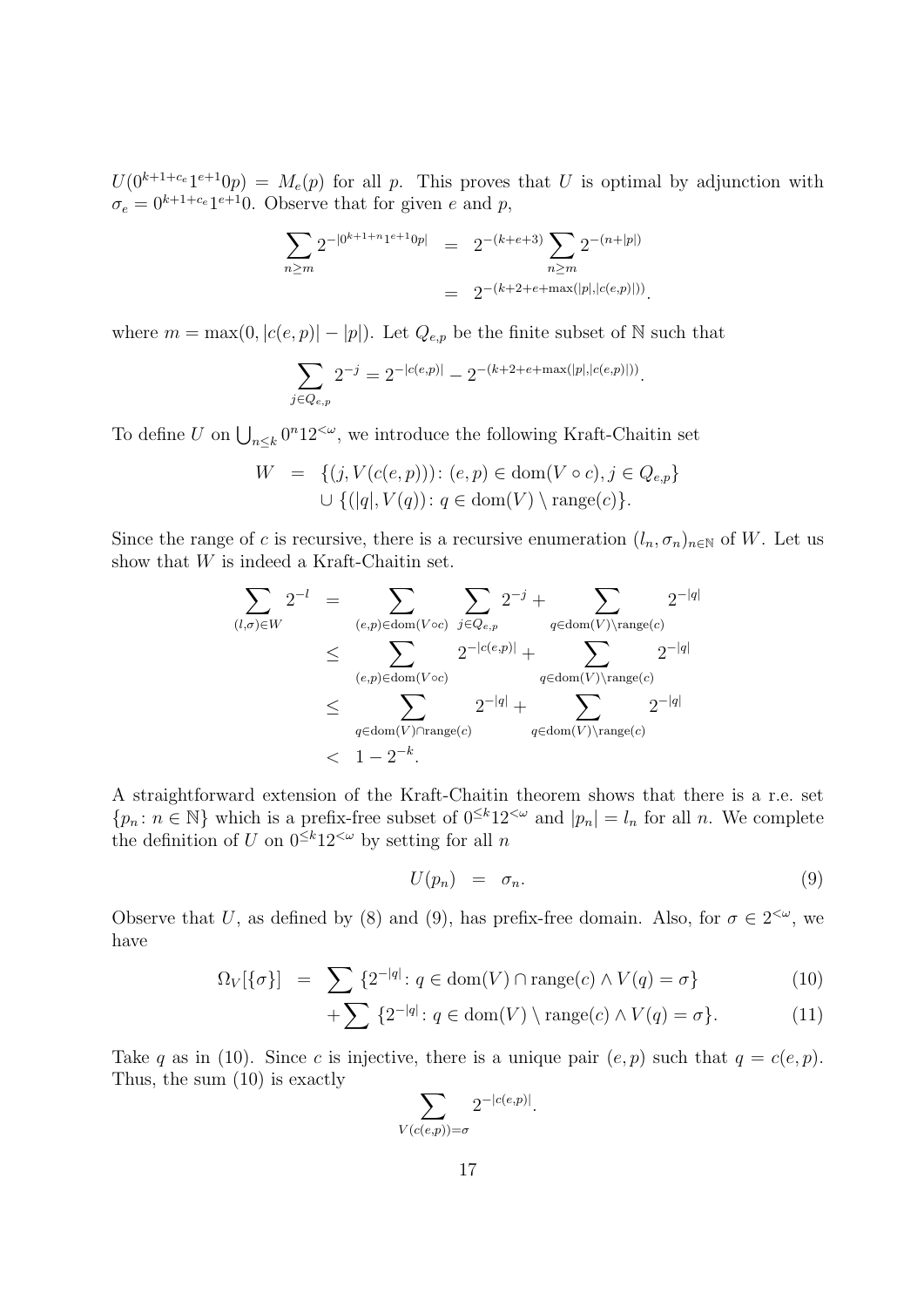The U-descriptions of type (8) of  $\sigma$  add  $2^{-(k+2+e+\max(|p|,|c(e,p)|))}$  to  $\Omega_U[\{\sigma\}]$ , for any  $(e, p)$ such that  $V(c(e, p)) = \sigma$ ; the U-descriptions of type (9) add  $2^{-|c(e, p)|} - 2^{-(k+2+e + \max(|p|, |c(e, p)|))}$ to  $\Omega_U[\{\sigma\}]$  for any  $(e, p)$  such that  $V(c(e, p)) = \sigma$ . So, in total, for every  $(e, p)$  such that  $V(c(e, p)) = \sigma$  contributes  $2^{-|c(e, p)|}$  to  $\Omega_U[\{\sigma\}].$ 

For  $q \in \text{dom}(V) \setminus \text{range}(c)$  we have  $(|q|, V(q)) \in W$  so there are additional U-descriptions that contribute to  $\Omega_U[\{\sigma\}]$  exactly the amount in (11). Thus,  $\Omega_U[\{\sigma\}] = \Omega_V[\{\sigma\}].$  $\Box$ 

**Remark 6.3.** In the proposition above, the condition that c has recursive image is used to see that W is r.e. This condition can be replaced by the assumption that  $dom(V) \setminus range(c)$ is r.e.

## 7 Conjecture for infinite computations

For infinite computations we are going to consider *monotone* Turing machines with infinite inputs. Such a machine has a one-way and write-only output tape (no erasing nor overwriting is possible). Thus, the sequence of symbols written on the output tape increases monotonically with respect to the prefix ordering as the number of computation steps grows. The input/output behavior of a monotone Turing machine is a map  $M^{\infty}: 2^{\omega} \to 2^{\leq \omega}$ , where  $2^{\leq \omega} = 2^{<\omega} \cup 2^{\omega}$ , such that

$$
M^{\infty}(Z) = \lim_{t \to \infty} M_t(Z \restriction t)
$$

where  $M_t: 2^{<\omega} \to 2^{<\omega}$  is total recursive monotone increasing with respect to the prefix ordering on words. For more details on infinite computations, Cf. [2].

For any optimal machine U, and for  $\mathcal{X} \subseteq 2^{\leq \omega}$  we define

$$
\Omega^{\infty}_U[\mathcal{X}] = \mu((U^{\infty})^{-1}(\mathcal{X})).
$$

i.e.  $\Omega_U^{\infty}[\mathcal{X}]$  is the probability that  $U^{\infty}$  gives an output in  $\mathcal{X}$ .

An analog of Conjecture 1.2 can be stated for infinite computations.

**Conjecture 7.1.** For any  $\mathcal{X} \subsetneq 2^{\leq \omega}$ , the probability  $\Omega^{\infty}_U[\mathcal{X}]$  that an arbitrary infinite input to an optimal monotone machine performing infinite computations gives an output in  $\mathcal{X}$ is random. And the harder the set  $\mathcal{X}$ , the more random  $\Omega_U^{\infty}[\mathcal{X}]$ .

Relatively to monotone Turing machines which are optimal by adjunction (Cf. Def.6.1), this conjecture has been proved in [2, 1] for many  $\mathcal{X} \subseteq 2^{\leq \omega}$ , considering the effective levels of the Borel hierarchy on  $2^{\leq \omega}$  with a spectral topology (for which the basic open sets are of the form  $s2^{\leq \omega}$ , for  $s \in 2^{<\omega}$ ).

**Theorem 7.2** ([2, 1]). Let  $\mathcal{X} \subseteq 2^{\leq \omega}$  be  $\sum_{n=0}^{\infty}$  (spectral) and hard for the class  $\sum_{n=0}^{\infty}$  (2 $\omega$ ) with respect to effective Wadge reductions, for any  $n \geq 1$ . Then,  $\Omega^{\infty}_U[\mathcal{X}]$  is n-random.

However, the conjecture is not always true. The proof uses an adequate version of Lemma 2.6.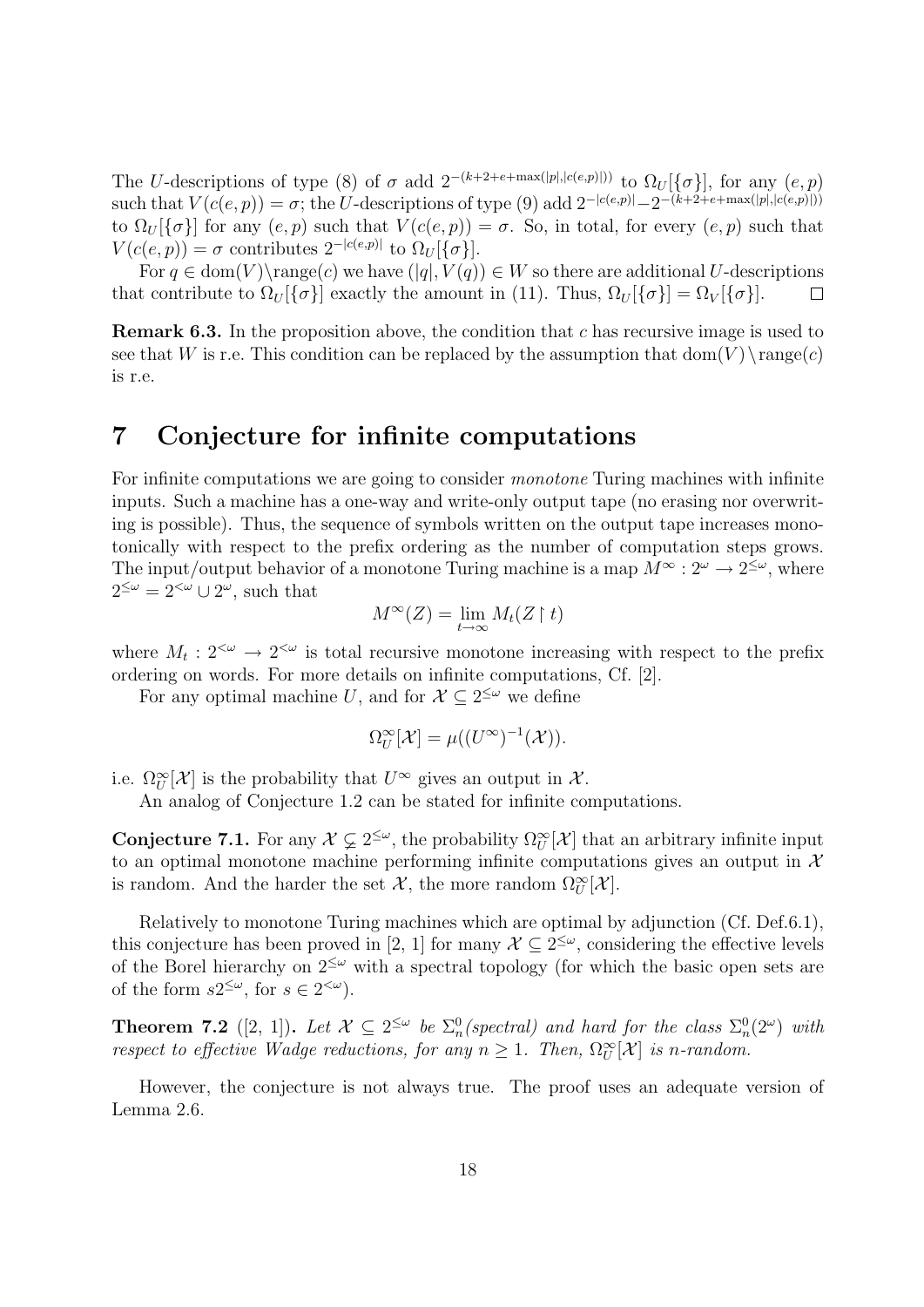Lemma 7.3. Let U be a monotone prefix Turing machine which is optimal by adjunction. Then  $\exists d \forall n \exists \sigma 2^{-n-d} \leq \Omega^{\infty}_U[\{\sigma\}] \leq 2^{-n+d}$ . In fact, for some constant d', there are at least  $2^n/(d'n^2)$  strings  $\sigma \in 2^{<\omega}$  satisfying the inequalities.

**Proof.** Fix some total recursive injective function  $\theta : 2^{<\omega} \to 2^{<\omega}$  with recursive prefix-free range. Thanks to Lemma 2.6, it suffices to prove that there exists  $k$  such that for any  $\sigma \in 2^{<\omega}$ ,

$$
2^{-k}\Omega_U[\{\sigma\}] \leq \Omega_U^{\infty}[\{\theta(\sigma)\}] \leq 2^k \Omega_U[\{\sigma\}],
$$

Consider the relation  $R \subset 2^{\langle \omega \rangle} \times 2^{\langle \omega \rangle}$  such that  $(p, u) \in R$  if and only if the computation of  $U^{\infty}$  on any infinite extension of p has current output u. Let  $M: 2^{<\omega} \to 2^{<\omega}$  be the machine such that  $M(p)$  halts and outputs  $\sigma$  if and only if  $(p, \theta(\sigma)) \in R$  but  $(q, \theta(\sigma)) \notin R$ for any proper prefix of  $p$ . Clearly,  $M$  is partial recursive and has prefix-free domain.

Using optimality by adjunction, let  $\tau \in 2^{<\omega}$  be such that  $M(p) = U(\tau p)$  for all p. Thus, for any  $Z \in 2^{\omega}$  if  $U^{\infty}(Z) = \theta(\sigma)$ , then there exists n such that  $U(\tau(Z \restriction n))$  halts and  $U(\tau(Z \restriction n)) = \sigma$ . Hence,

$$
\Omega^{\infty}_U[\{\theta(\sigma)\}] \leq \mu(\{Z \in 2^{\omega} : \exists n \ U(\tau(Z \upharpoonright n)) = \sigma\})
$$
  
= 
$$
\sum_{U(\tau p) = \sigma} 2^{-|p|}
$$
  

$$
\leq 2^{|\tau|} \Omega_U[\{\sigma\}].
$$

For the other inequality, let  $N: 2^{<\omega} \to 2^{<\omega}$  be the machine such that  $N(p) = \theta(U(p))$  and let  $\rho$  be such that  $U(\rho p) = N(p) = \theta(U(p))$ . Then

$$
\Omega_U[\{\theta(\sigma)\}] \geq 2^{-|\rho|} \sum_{U(\rho p)=\theta(\sigma)} 2^{-|p|}
$$
  
= 
$$
2^{-|\rho|} \sum_{U(p)=\sigma} 2^{-|p|}
$$
  
= 
$$
2^{-|\rho|} \Omega_U[\{\sigma\}].
$$

To conclude, observe that

$$
\Omega_U^{\infty}[\{\theta(\sigma)\}] \geq \Omega_U[\{\theta(\sigma)\}]
$$

and take  $k = \max(|\tau|, |\rho|)$ .

From Lemma 7.3, the proofs of Theorems 2.7 and 2.8 adapt easily to  $\Omega_U^{\infty}$ , giving counterexamples which are included in the subset  $2<sup>{\omega}</sup>$  of  $2<sup>{\omega}</sup>$ . However, oracle  $\emptyset$ " is needed to check inequalities  $\Omega_U^{\infty}[\{\sigma\}] > \tau$  and check if a given bit of  $\Omega_U^{\infty}[X]$  is zero for finite subsets X of  $2^{\lt}\omega$ . Which gives a shift to  $\Delta_3^0$ . We state the analog of Theorem 2.8.

**Theorem 7.4.** For every optimal U and any  $A \subseteq \mathbb{N}$ , there is a  $\Delta_3^{0,A}$  $_3^{0,A}$  set  $X \subseteq 2^{<\omega}$  which is  $\Sigma_1^{0,A}$  $\sum_{1}^{0,A}$ -hard and such that  $\Omega^{\infty}_U[X]$  is not random. In particular, if  $n \geq 1$  there is a  $\Delta^0_{n+2}$ set  $X \subseteq 2^{<\omega}$  which is  $\Sigma_n^0$ -hard and such that  $\Omega_U^{\infty}[X]$  is not random.

 $\Box$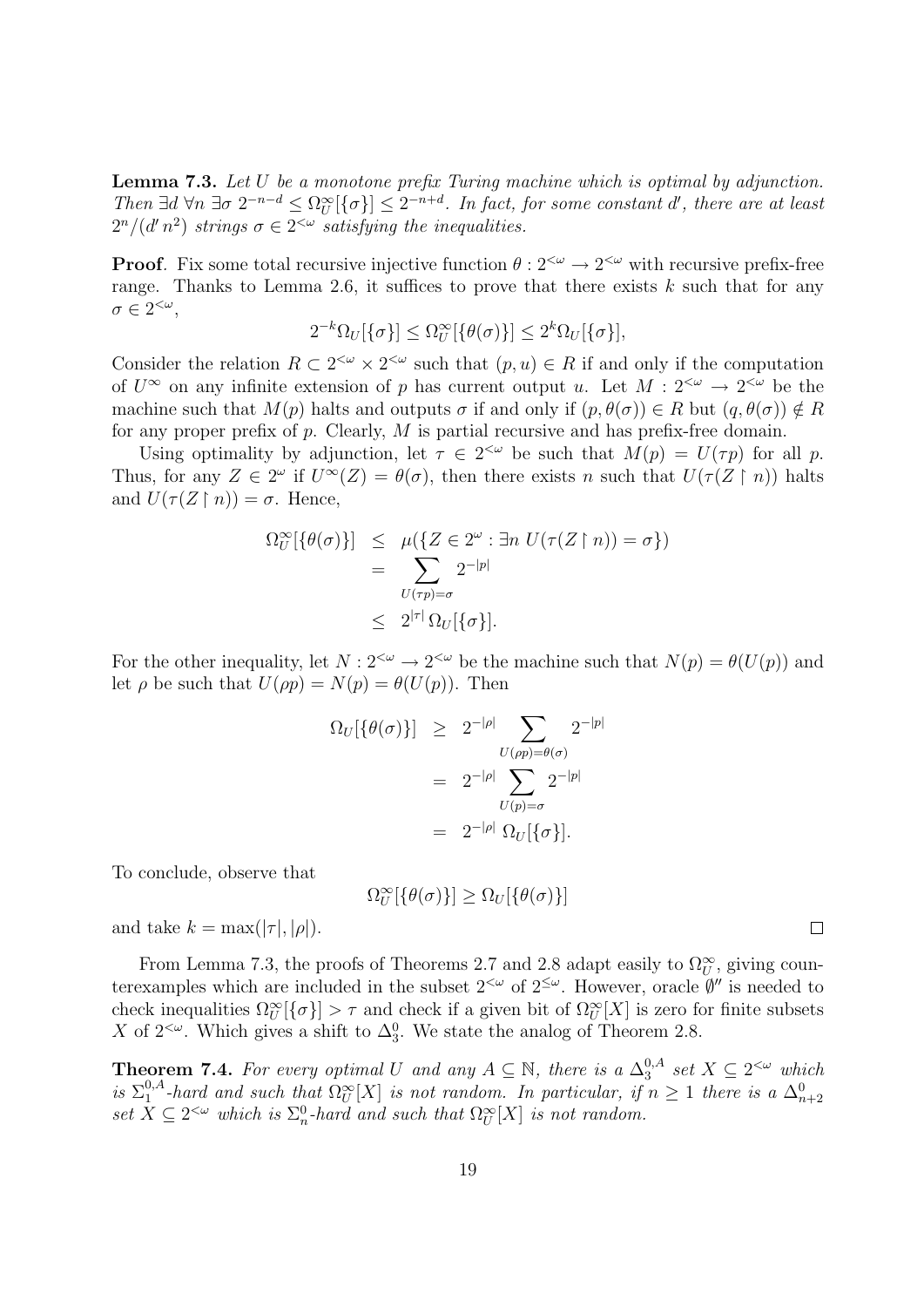The counterparts of Theorem 4.2 and Proposition 4.3 are as follows.

**Theorem 7.5.** Let U be a monotone Turing machine optimal by adjunction.

1. The set  $\{\Omega^{\infty}_U[X]: X \subseteq 2^{<\omega}\}\$ is the union of finitely many pairwise disjoint closed intervals.

For every real s in the above set there exists  $X \subseteq 2^{<\omega}$  recursive in  $s \oplus \emptyset$ <sup>n</sup> such that  $s = \Omega^{\infty}_U[X].$ 

2.  $\{\Omega^{\infty}_U[\mathcal{X}] : \mathcal{X} \subseteq 2^{\leq \omega} \wedge (U^{\infty})^{-1}(\mathcal{X}) \text{ is measurable}\}\$  $=\{\Omega^{\infty}_U[\mathcal{X}]: \mathcal{X} \subseteq 2^{\leq \omega} \wedge \mathcal{X}$  is a Borel set in  $2^{\leq \omega}\}$  and this set is equal to the union of finitely many pairwise disjoint closed intervals.

Proof. 1. Points 1i, 1ii of the proof of Theorem 4.2 adapt easily. To adapt point 1iii, we show that  $\Omega^{\infty}_U$  yields a continuous map  $P(2^{<\omega}) \to [0,1]$  where  $P(2^{<\omega})$  is endowed with the compact Cantor topology.

Observe that, for all  $s \in 2^{<\omega}$ , the set  $(U^{\infty})^{-1}(\{s\})$  is a Borel subset of  $2^{\omega}$ . In fact it is the difference of two open sets since  $U^{\infty}(\alpha) = s$  if and only if at all times t, the current output is a prefix of s and at some time it is s. Now,  $\Omega^{\infty}_U[X] = \sum_{x \in X} \mu((U^{\infty})^{-1}(\{x\})$ proves that  $X \mapsto \Omega^{\infty}_U[X]$  yields a continuous map  $P(2^{<\omega}) \to [0, 1].$ 

2. The proof uses an argument in the spirit of the Radon-Nikodym theorem. First, observe that

(†)  $(U^{\infty})^{-1}(2^{\omega})$  and  $(U^{\infty})^{-1}(\{\xi\})$  are Borel subsets of  $2^{\omega}$ ,  $\forall \xi \in 2^{\leq \omega}$ 

The case  $\xi \in 2^{<\omega}$  has been checked above. If  $\xi \in 2^\omega$  then  $U^\infty(\alpha) = \xi$  (resp.  $U^\infty(\alpha) \in 2^\omega$ ) if and only if for all n there is some time at which the current output is  $\xi \upharpoonright n$  (resp. has length n). Which shows that  $(U^{\infty})^{-1}(\{\xi\})$  (resp.  $(U^{\infty})^{-1}(2^{\omega})$ ) are  $G_{\delta}$  Borel sets. Now, let

$$
\mathcal{A} = 2^{<\omega} \cup \{ \alpha \in 2^{\omega} : \mu((U^{\infty})^{-1}(\{\alpha\})) > 0 \};
$$
  

$$
\mathcal{B} = \{ \alpha \in 2^{\omega} : \mu((U^{\infty})^{-1}(\{\alpha\})) = 0 \}.
$$

Clearly, A is countable. We prove that for some finite sequence  $0 = a_1 < b_1 < \ldots < a_n < b_n$ ,

(\*)  $\{\Omega^{\infty}_U[\mathcal{X}] : \mathcal{X} \subseteq \mathcal{A}\} = [a_1, b_1] \cup ... \cup [a_n, b_n]$ (\*\*)  $\{\Omega^{\infty}_U[\mathcal{X}] : \mathcal{X} \subseteq \mathcal{B} \land (U^{\infty})^{-1}(\mathcal{X}) \text{ is measurable}\}\$  $= \{ \Omega^{\infty}_U[\mathcal{X}] : \mathcal{X} \subseteq \mathcal{B} \land \mathcal{X} \text{ is a } G_{\delta} \text{ Borel set in } 2^{\leq \omega} \}$ = a closed interval.

Point 2 then follows: if  $\mathcal{X} \subseteq 2^{\leq \omega}$  is such that  $(U^{\infty})^{-1}(\mathcal{X})$  is measurable, then, for some  $\mathcal{Y} \subseteq \mathcal{B}$  which is  $G_{\delta}$  in  $2^{\leq \omega}$ ,

$$
\Omega^{\infty}_U[\mathcal{X}] = \Omega^{\infty}_U[\mathcal{X} \cap \mathcal{A}] + \Omega^{\infty}_U[\mathcal{X} \cap \mathcal{B}]
$$
  
=  $\Omega^{\infty}_U[\mathcal{X} \cap \mathcal{A}] + \Omega^{\infty}_U[\mathcal{Y}]$   
=  $\Omega^{\infty}_U[(\mathcal{X} \cap \mathcal{A}) \cup \mathcal{Y}]).$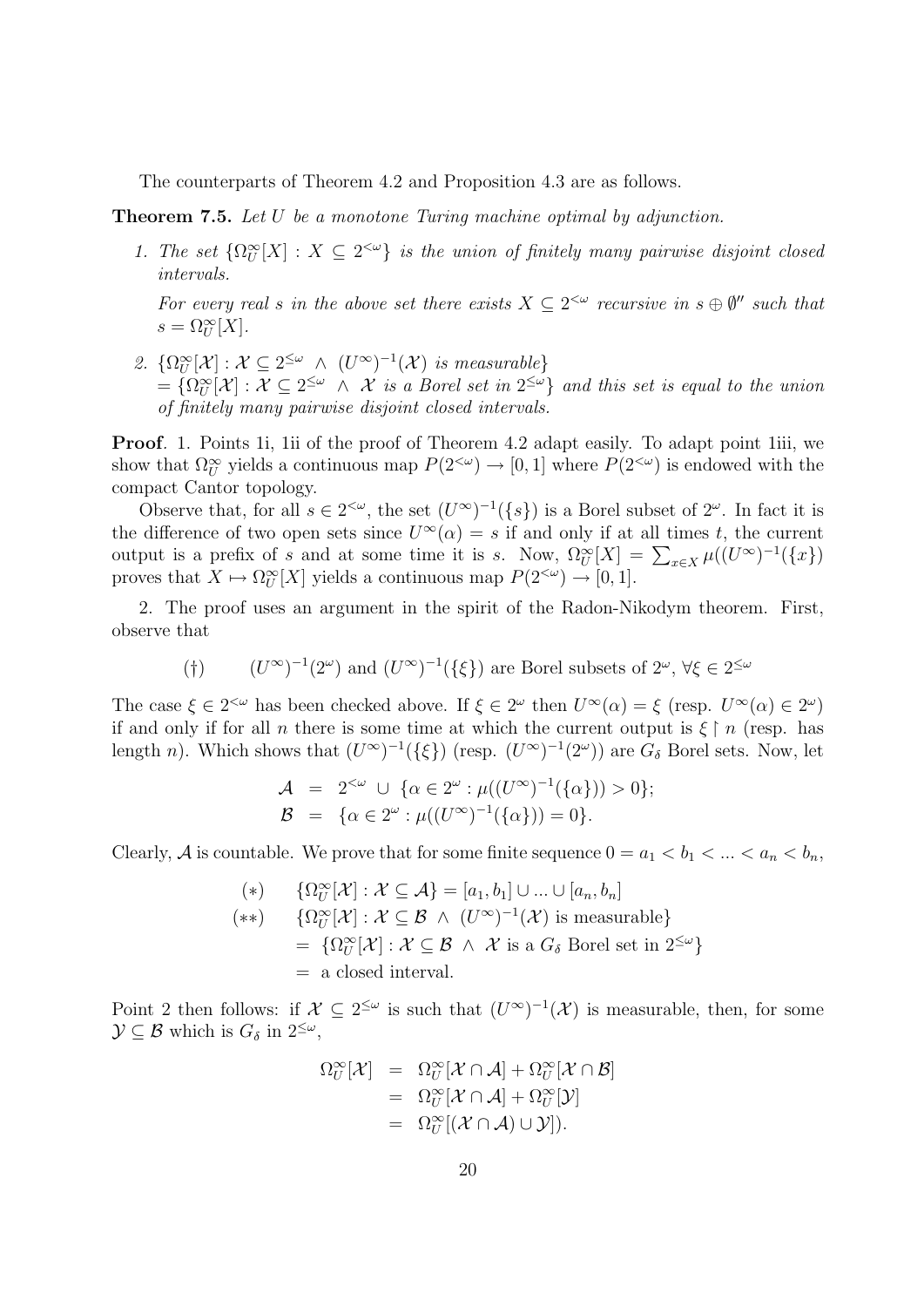But  $\mathcal{X} \cap \mathcal{A}$  is countable and  $\mathcal{Y}$  is  $G_{\delta}$ , so that their union is Borel in  $2^{\leq \omega}$ .

The proof of (\*) is an easy adaptation of that of Theorem 4.2 since  $\Omega_U^{\infty}$  yields a continuous map  $P(\mathcal{A}) \to [0, 1]$  with the compact Cantor topology on  $P(\mathcal{A})$ .

Let us prove (\*\*). Consider the lexicographic ordering  $\prec$  on  $2^{\omega}$ , which is a total ordering, and let  $f: 2^{\omega} \to [0, 1]$  be the map such that

$$
f(\alpha) = \mu((U^{\infty})^{-1}(\mathcal{B} \cap {\beta : \beta \preceq \alpha})).
$$

Let us see that this map is well defined. Since  $\mathcal{A} \cap 2^{\omega}$  and  $\mathcal{B}$  partition  $2^{\omega}$ , we have  $(U^{\infty})^{-1}(\mathcal{B}) = (U^{\infty})^{-1}(2^{\omega})\setminus (U^{\infty})^{-1}(\mathcal{A}\cap 2^{\omega}).$  Since A is countable, (†) shows that  $(U^{\infty})^{-1}(\mathcal{B})$ is Borel. Also,  $U^{\infty}(\gamma) \in 2^{\omega} \wedge U^{\infty}(\gamma) \preceq \alpha$  if and only if for all n there is some time at which the current output has length n and is  $\leq \alpha$ . Thus,  $(U^{\infty})^{-1}(\{\beta : \beta \leq \alpha\})$  is  $G_{\delta}$ . This shows that  $(U^{\infty})^{-1}(\mathcal{B} \cap {\{\beta : \beta \preceq \alpha\}})$  is Borel, so that  $f(\alpha)$  is the measure of a Borel set, hence is well defined. Facts 1 and 2 below prove that the range of f is a closed interval  $[0, c]$ . To conclude the proof of (∗∗), observe that

- a. If  $\mathcal{X} \subseteq \mathcal{B}$  and  $(U^{\infty})^{-1}(\mathcal{X})$  is measurable then  $\Omega^{\infty}_U[\mathcal{X}] \leq \Omega^{\infty}_U[\mathcal{B}] = f(1^{\omega}) = c$ . Thus, there is some  $\alpha$  such that  $\Omega_U^{\infty}[\mathcal{X}] = f(\alpha) = \Omega_U^{\infty}[\mathcal{B} \cap {\{\beta : \beta \preceq \alpha\}}].$
- b. The set  $\mathcal{B} \cap {\{\beta : \beta \leq \alpha\}}$  is  $G_{\delta}$  in  $2^{\omega}$ , hence also  $G_{\delta}$  in  $2^{\leq \omega}$ . In fact,  $\mathcal{B}$  is  $G_{\delta}$  in  $2^{\omega}$  as the complement of the countable set  $\mathcal{A} \cap 2^{\omega}$ , and  $\{\beta : \beta \preceq \alpha\}$  is closed in  $2^{\omega}$ .

Fact 1. 1. f is monotone increasing with respect to  $\prec$ .

- 2.  $f(\alpha)$  is also equal to  $\mu((U^{\infty})^{-1}(\mathcal{B}\cap\{\beta:\beta\prec\alpha\})).$
- 3.  $f(1^{\omega}) = \mu((U^{\infty})^{-1}(\mathcal{B}))$ ,  $f(0^{\omega}) = 0$ , and  $f(u01^{\omega}) = f(u10^{\omega})$  for all  $u \in 2^{<\omega}$ .
- 4. f is continuous.

**Fact 2.** Suppose  $q: 2^{\omega} \to [0, 1]$  is a continuous map such that

$$
g(u01^{\omega}) = g(u10^{\omega}) \text{ for all } u \in 2^{<\omega}.
$$
 (12)

Then the range of g is a closed interval.

#### Proof of Fact 1. Point 1 is obvious.

2. Observe that  $f(\alpha) - \mu((U^{\infty})^{-1}(\mathcal{B} \cap {\{\beta : \beta < \alpha\}})) = \mu((U^{\infty})^{-1}(\mathcal{B} \cap {\{\alpha\}}))$ . Now, 2 is obvious if  $\alpha \notin \mathcal{B}$ . Else, use the definition of  $\mathcal{B}$ .

3. The assertion about  $f(1^{\omega})$  is obvious. For  $f(0^{\omega})$ , use 2. Finally, using 2 again, and the fact that  $u01^{\omega}$  is the predecessor of  $u10^{\omega}$ , we get

$$
f(u10^{\omega}) = \mu((U^{\infty})^{-1}(\mathcal{B} \cap {\beta : \beta \prec u10^{\omega}}))
$$
  
= 
$$
\mu((U^{\infty})^{-1}(\mathcal{B} \cap {\beta : \beta \preceq u01^{\omega}}))
$$
  
= 
$$
f(u01^{\omega}).
$$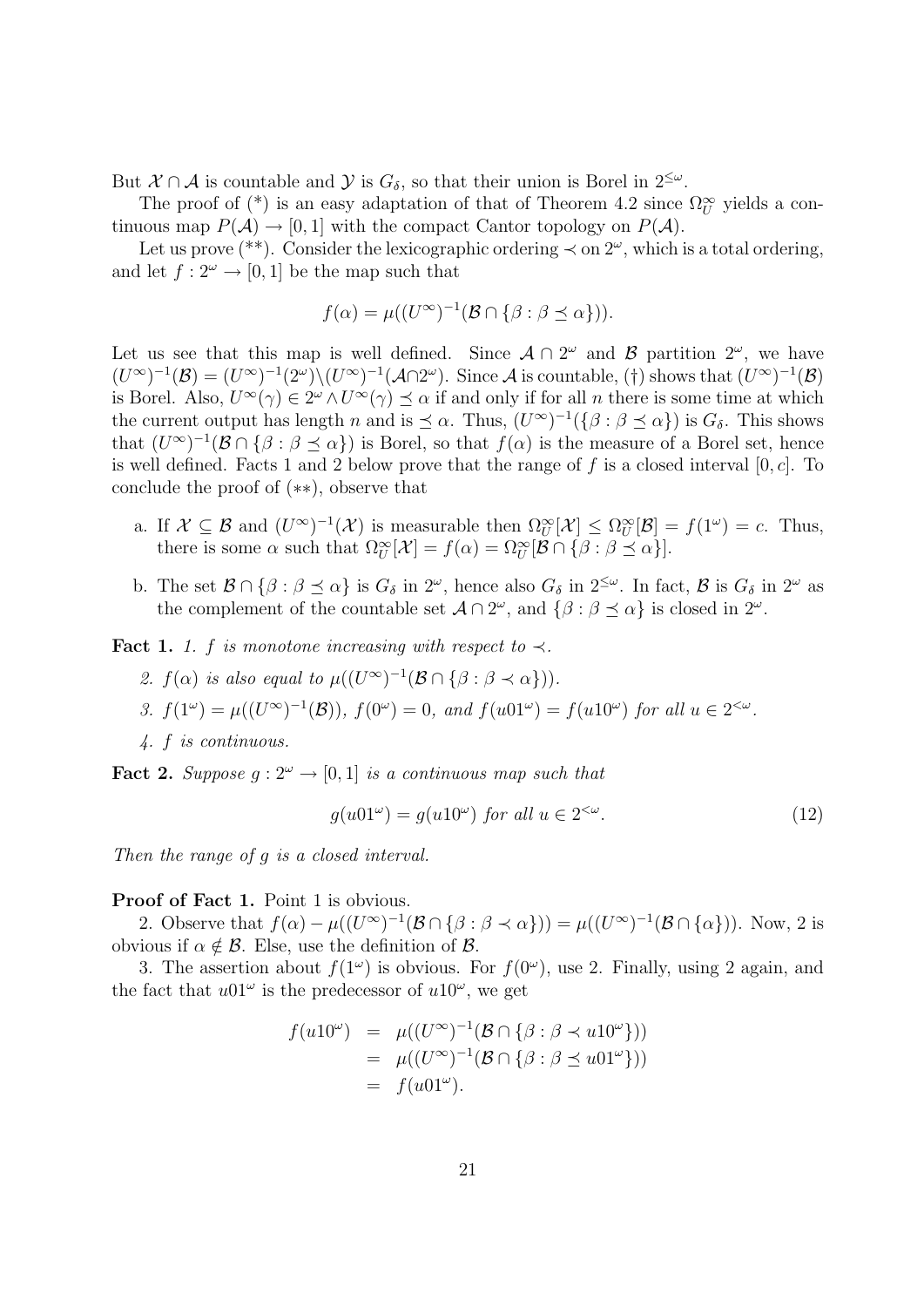4. It is sufficient to show that if  $(\alpha_n)_{n\in\mathbb{N}}$  is a monotone increasing or decreasing sequence in 2<sup>ω</sup> with limit  $\alpha$  and every  $\alpha_n$  is different from  $\alpha$  then  $f(\alpha) = \lim_n f(\alpha_n)$ . If  $(\alpha_n)_{n \in \mathbb{N}}$  is increasing with limit  $\alpha$ , we have  $\beta \prec \alpha$  if and only if  $\beta \preceq \alpha_n$  for some *n*. Thus,

$$
f(\alpha) = \mu((U^{\infty})^{-1}(\mathcal{B} \cap {\beta : \beta \prec \alpha}))
$$
  
=  $\mu((U^{\infty})^{-1}(\mathcal{B} \cap \bigcup_{n \in \mathbb{N}} {\beta : \beta \preceq \alpha_n}))$   
=  $\sup_{n \in \mathbb{N}} \mu((U^{\infty})^{-1}(\mathcal{B} \cap {\beta : \beta \preceq \alpha_n})))$   
=  $\sup_{n \in \mathbb{N}} f(\alpha_n).$ 

In the case where  $(\alpha_n)_{n\in\mathbb{N}}$  is decreasing, we argue similarly, using the fact that  $\beta \preceq \alpha$  if and only if  $\beta \preceq \alpha_n$  for all *n*.  $\Box$ 

**Proof of Fact 2.** Let  $\theta : [0,1] \to (2^{\omega} \setminus 2^{<\omega}0^{\omega}) \cup \{0^{\omega}\}\$ be the bijective map such that  $\theta(0) = 0^{\omega}$  and, for  $0 < r \le 1$ ,  $\theta(r)$  is the sequence of dyadic digits of r which lies in  $2^{\omega} \setminus 2^{<\omega}0^{\omega}$ .

Using (12), we see that  $\text{range}(g) = \text{range}(g \circ \theta)$ . Since the range of a continuous map  $[0, 1] \rightarrow [0, 1]$  is always a closed interval, it suffices to prove that  $g \circ \theta$  is continuous. I.e. to prove that if  $(r_n)_{n\in\mathbb{N}}$  is a monotone increasing (resp. decreasing) sequence of reals in [0, 1] with limit  $r > 0$  (resp.  $r < 1$ ) and such that every  $r_n$  is different from r, then  $q(\theta(r)) = \lim_{n} q(\theta(r_n)).$ 

Case r is not dyadic rational. Then  $\theta(r)$  is the limit of  $\theta(r_n)$  and we can apply the continuity of g.

Case r is dyadic rational and  $(r_n)_{n\in\mathbb{N}}$  is increasing. Then the limit of  $\theta(r_n)$  is the dyadic expansion of r of the form  $u_01^{\omega}$  where  $u \in 2^{<\omega}$ , which is exactly  $\theta(r)$ . Again, we apply the continuity of g.

Case r is dyadic rational and  $(r_n)_{n\in\mathbb{N}}$  is decreasing. Then the limit of  $\theta(r_n)$  is the dyadic expansion of r of the form  $u10^{\omega}$  where  $u \in 2^{<\omega}$ . Applying the continuity of g, we see that the  $\lim_{n} g(\theta(r_n)) = g(u10^{\omega})$ . To conclude, observe that  $u01^{\omega} = \theta(r)$  and that (12) insures  $g(u10^{\omega}) = g(u01^{\omega}).$  $\Box$ 

This completes the proof of the whole result.

As in the case of finite computations, one can force that  $\{\Omega^{\infty}_U[\mathcal{X}] : \mathcal{X} \subseteq 2^{\leq \omega}\}\)$  has arbitrarily many disjoint sections.

**Proposition 7.6.** Let U be optimal. For each  $n \geq 1$ , there exists a finite modification V of U which is still optimal and such that neither of the sets  $\{\Omega^{\infty}_U[X]: X \subseteq 2^{&\omega}\}\$ and  $\{\Omega^{\infty}_U[\mathcal{X}]: \mathcal{X} \subseteq 2^{\leq \omega}\}\$ is the union of less than n intervals.

 $\Box$